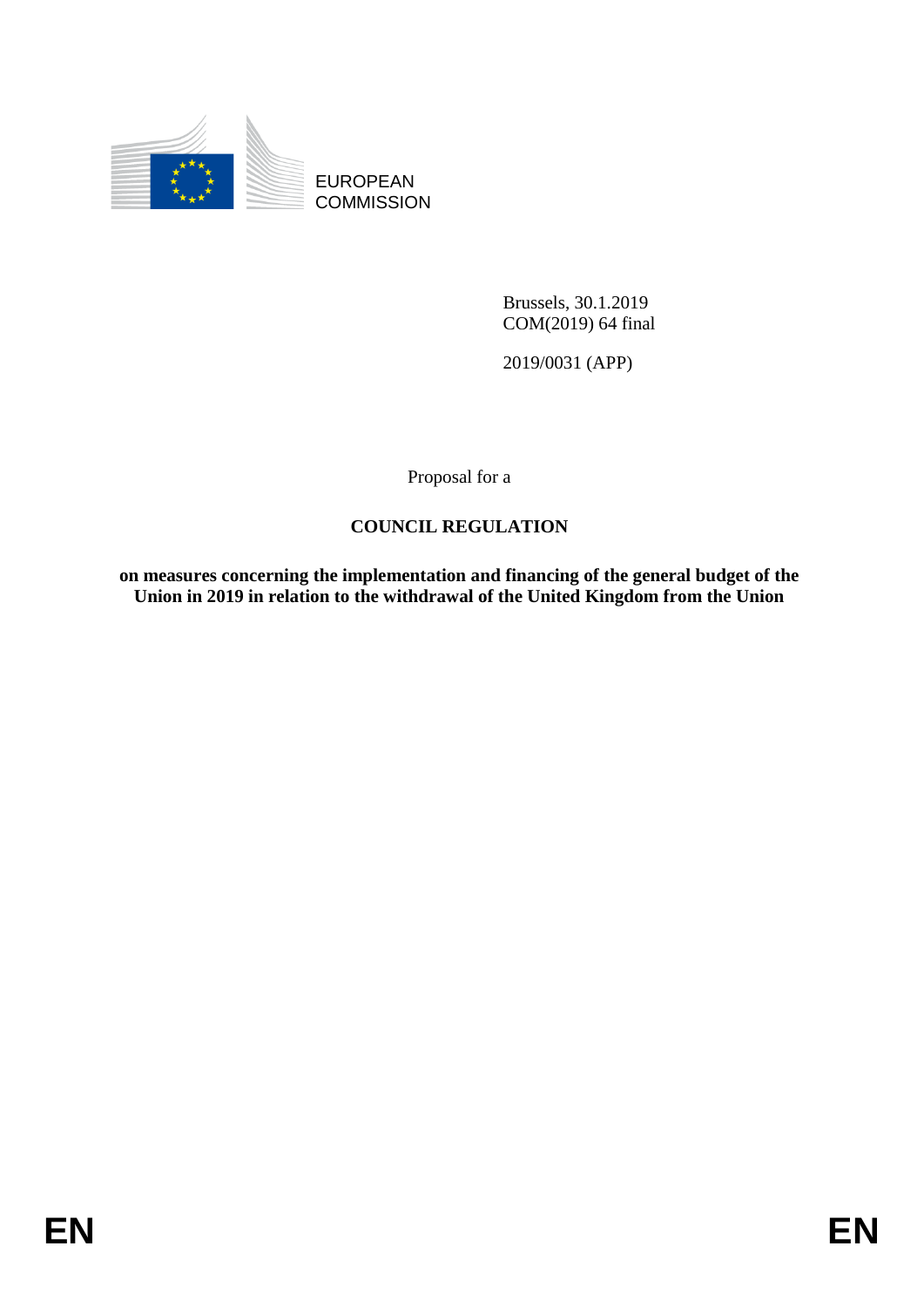## **EXPLANATORY MEMORANDUM**

### **1. CONTEXT OF THE PROPOSAL**

### **• Reasons for and objectives of the proposal**

Since the notification by the United Kingdom of its withdrawal intention, the European Union has consistently stated that the Union and the United Kingdom should honour their respective obligations resulting from the whole period of the United Kingdom membership in the Union. This principle was recalled in the European Council's conclusions of 29 April 2017, and reflected in the introduction to the draft withdrawal agreement agreed by the 27 Member States and the United Kingdom government on 14 November 2018. The absence of a withdrawal agreement at the withdrawal date would not affect that guiding principle.

The Commission Communication 'Preparing for the withdrawal of the United Kingdom from the European Union on 30 March 2019: a Contingency Action Plan' of 13 November 2018<sup>1</sup> set out the contingency measures it plans to take if no withdrawal agreement enters into force on the withdrawal date. In that Communication, the Commission listed the actions it considered necessary while recalling that additional actions may be necessary at a later stage. The Communication also presented the six general principles which contingency measures at all levels should comply with. These include the principles that measures should not replicate the benefits of membership of the Union, nor the terms of any transition period, as provided for in the Withdrawal Agreement; they must be temporary in nature and should in principle not go beyond the end of 2019; and they must be unilateral actions of the European Union in pursuit of its interests, and therefore in principle the Union can revoke them at any time.

A no-deal scenario will leave the budgetary relations between the Union and the UK without agreed legal arrangements, until an agreement is eventually reached. Such a legal vacuum would create considerable uncertainty and difficulties for the implementation of the Union's budget, for all UK beneficiaries and in some cases also for beneficiaries of the other Member States. In line with the Commission's overall approach, this proposal is a contingency measure in response to this situation.

After withdrawal, the UK will no longer be member of the European Union; the Treaties and the secondary legislation will not be applicable to the United Kingdom. The United Kingdom or entities established in the United Kingdom will cease to be eligible to receive funding under those Union programmes, unless relevant provisions for participation of third countries are included in the legal acts of EU spending programmes.

The purpose of this proposal is to avoid, or at least minimise, any unnecessary disruption for beneficiaries of EU spending programmes and other actions at the time of withdrawal, also with the expectation that this will facilitate a financial settlement between the Union and the United Kingdom.

The proposed contingency framework provides for the possibility to maintain the eligibility to benefit from Union financing for the UK and UK entities under legal commitments entered into before the withdrawal date beyond that date and for a limited time period (until 31 December 2019). This is subject to the condition that the UK makes a written commitment and continues to contribute to the financing of the budget for 2019 under the terms set in this proposal. In addition, the UK should commit in writing to accept the controls and audits

1

COM/2018/880 final.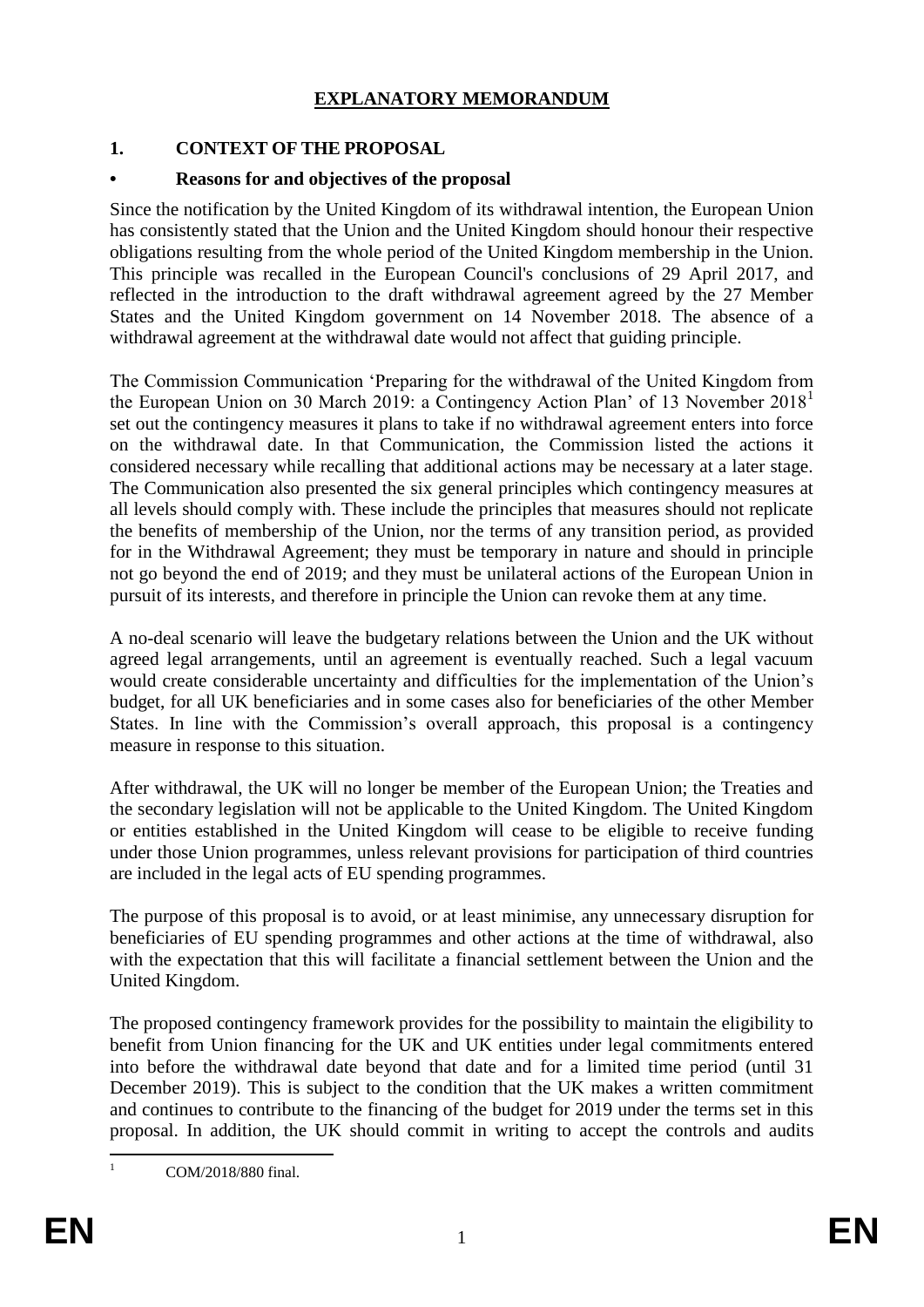which cover the entire implementation period of the programmes or the actions. Under these conditions, the financial interests of the Union will be protected.

The UK and UK entities, as well as entities from the other Member States whose eligibility is affected by the UK withdrawal, would continue benefiting from the Union financing under the conditions of this proposal. This would mitigate the disruptive effect of the withdrawal on existing agreements and decisions. It would allow for an orderly budget implementation of legal commitments with the UK and UK entities signed or adopted before the date of withdrawal.

Furthermore, as the UK would finance the whole budget 2019, and in line with the objective of implementing fully the multiannual financial framework 2014-2020 decided while the UK was a member of the Union, the UK and UK entities would be eligible in 2019 for the purposes of conditions set in any calls, tenders, contests or any other procedure which may lead to financing from the Union's budget. This would not apply in case there are restrictions in relation to security and to actions involving the European Investment Bank or the European Investment Fund.

The proposed contingency framework would also allow financing of actions in which Member States and Member States' entities are beneficiaries where the eligibility depends on the United Kingdom being a Member State, provided that these specific actions are implemented under legal commitments signed or adopted before the date of withdrawal.

This eligibility of the UK and UK entities would only start applying after the conditions laid down in this proposal have been fulfilled, including that the UK has made its first payment to the EU budget for the period after its withdrawal. The contingency framework providing for the eligibility of UK and UK entities would cease to apply if the UK discontinues the payments or where significant deficiencies have been observed in the execution of the controls and audits.

The proposal is without prejudice to negotiating an agreement with the UK on a financial settlement covering the entirety of mutual obligations. If no agreement is reached in 2019, the situation at the beginning of 2020 will be equivalent to the one at the withdrawal date for the mutual commitments undertaken by the Union and the United Kingdom. In any event the Union and the United Kingdom would need to honour their respective obligations resulting from the whole period of the United Kingdom membership in the Union.

### **• Consistency with existing policy provisions in the policy area**

This proposal aims at minimising the negative impact of the withdrawal of the United Kingdom for the Union budget and for the implementation of the policies of the Union.

### **• Consistency with other Union policies**

This proposal is fully consistent with the Council mandate for the negotiations with the United Kingdom on its withdrawal from the Union.

# **2. LEGAL BASIS, SUBSIDIARITY AND PROPORTIONALITY**

## **• Legal basis**

Article 352 TFEU and Article 203 of the Euratom Treaty allow the Union to adopt appropriate measures if actions by the Union should prove necessary, within the framework of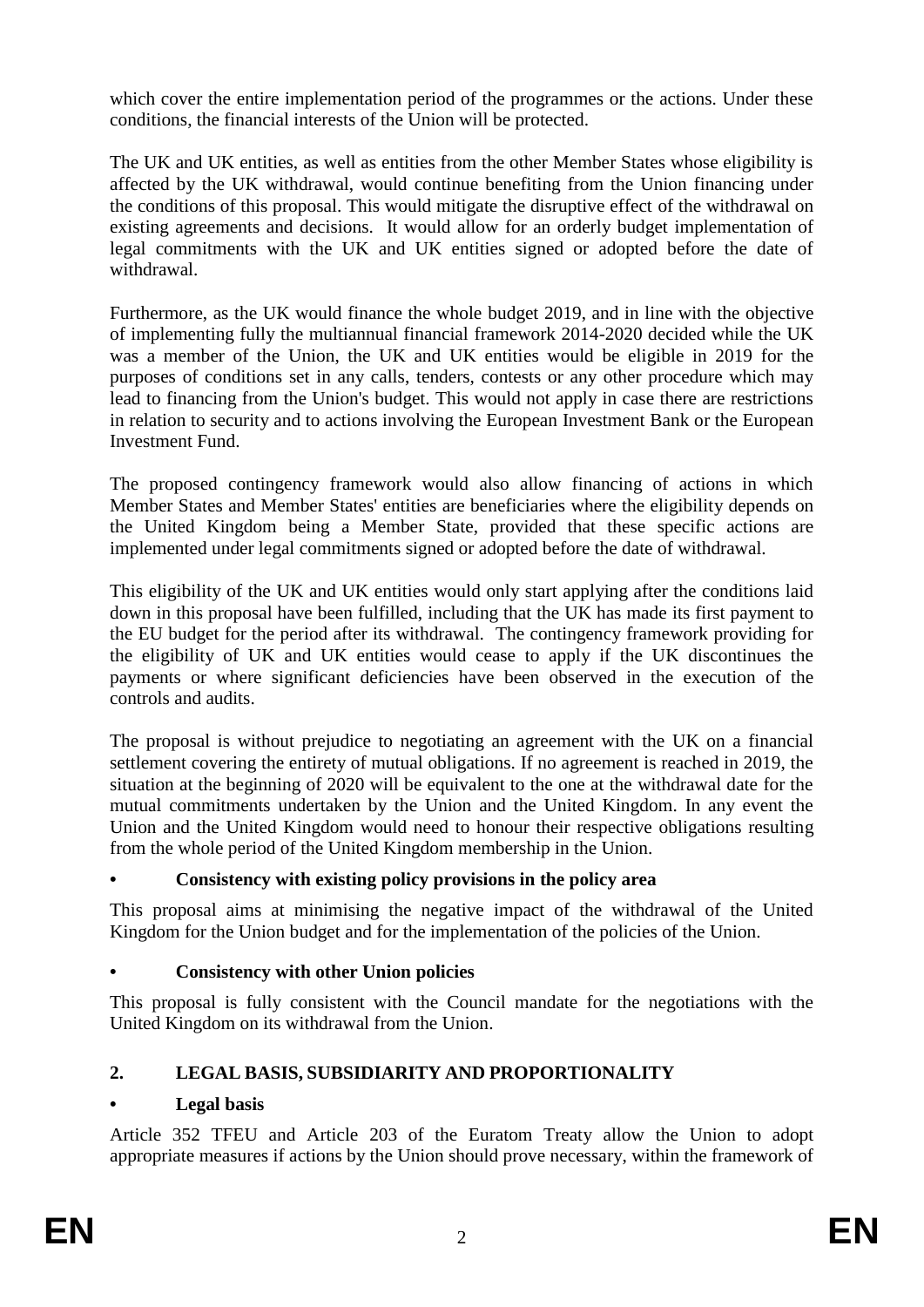the policies, to attain one of the objectives set out in the Treaties, and the Treaties have not provided the necessary powers. The proposed Regulation constitutes a measure allowing transition following the withdrawal of a Member State with regard to financing and implementation of actions from the Union budget in a situation in which no agreement has been concluded with that State. Such measure is necessary in order to implement the Union's budget of the current financial year (2019), allow to receive the payments from the withdrawing Member State, as well as provide a solution for the ongoing actions financed from the Union's budget for the United Kingdom and United Kingdom's beneficiaries and for new actions justified by the contribution of the United Kingdom to the budget 2019. The Treaties do not provide for the necessary powers for the Union to adopt such transitory measures and therefore Article 352 TFEU and Article 203 of the Euratom Treaty are the appropriate legal basis.

## **• Subsidiarity (for non-exclusive competence)**

The Union budgetary authority has adopted the Union's budget 2019 to finance the actions and spending programmes under the MFF 2014-2020 as they were adopted by the Union legislator. The objectives of the proposed action can thus only be achieved by a measure at Union level.

## **• Proportionality**

The proposal does not exceed what is necessary to achieve the objectives of the measure, as it is limited to determining the conditions required for the establishment of eligibility of the United Kingdom and United Kingdom's entities, and is limited in time.

## **• Choice of the instrument**

Given the need for a binding act which would be directly applicable proposing a regulation is the only adequate form.

## **3. RESULTS OF EX-POST EVALUATIONS, STAKEHOLDER CONSULTATIONS AND IMPACT ASSESSMENTS**

## **• Ex-post evaluations/fitness checks of existing legislation**

N/A

## **• Stakeholder consultations**

It was not to possible to carry out a stakeholder consultation due to the urgency for preparing the proposal so that it can be adopted on time by the Council after obtaining the consent of the European Parliament before the European elections.

## **• Impact assessment**

Due to the nature of the proposed measure, no impact assessment was carried out, in line with the Better Regulation Guidelines. There are no other materially different policy options available. The envisaged contingency framework would facilitate the smooth implementation of the budget 2019 and a possible future agreement with the United Kingdom on the respective obligations resulting from the whole period of the UK membership in the Union.

# **4. BUDGETARY IMPLICATIONS**

In a no-deal scenario this proposal would restore the eligibility of the United Kingdom and United Kingdom beneficiaries as long as the United Kingdom continues paying its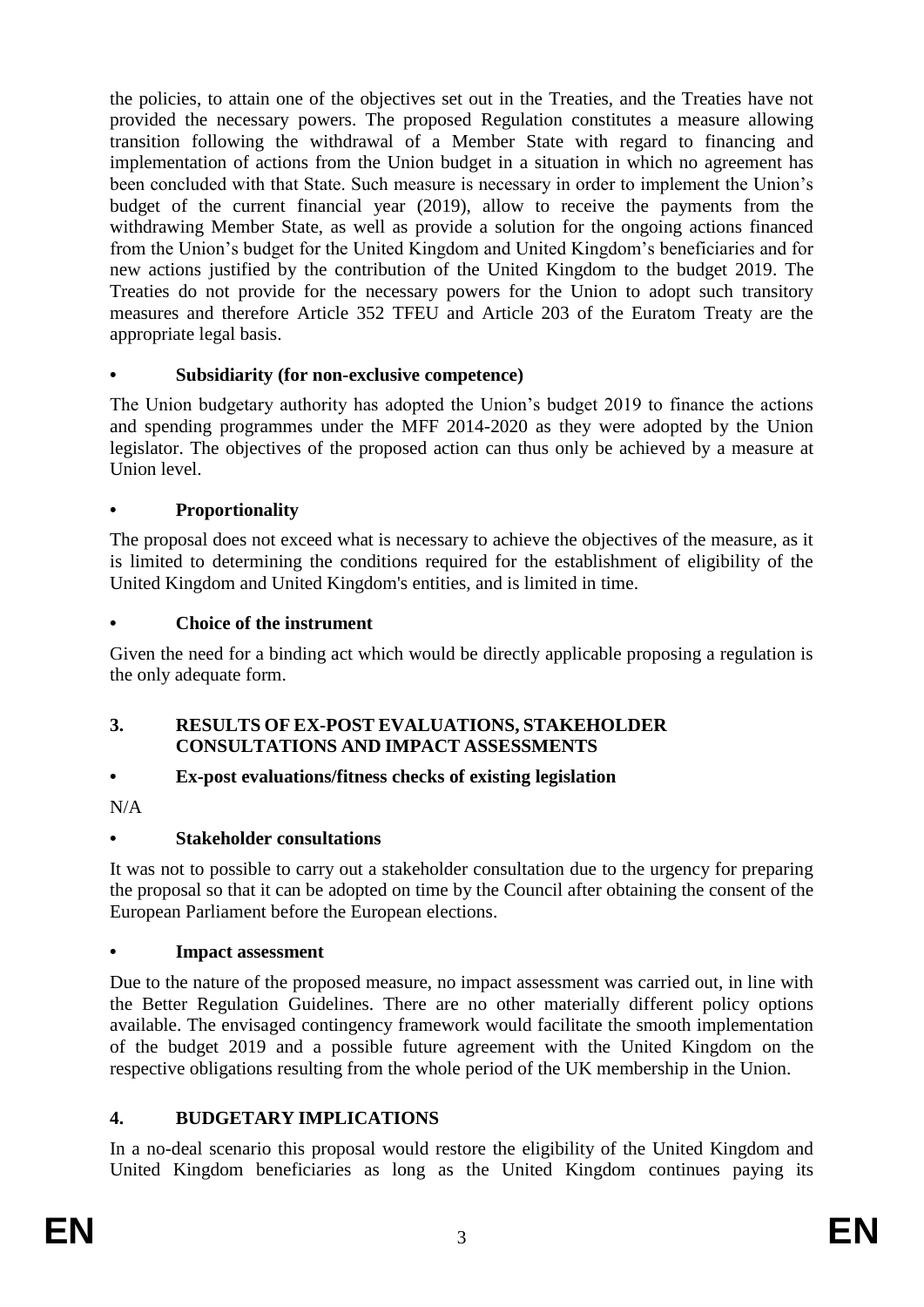contribution set in the budget for 2019. Therefore there are no budgetary implications in comparison with the 2019 budget as adopted by the European Parlement in December 2018.

The UK written commitment to accept the necessary controls and audits would be a condition for the application of the contingency framework.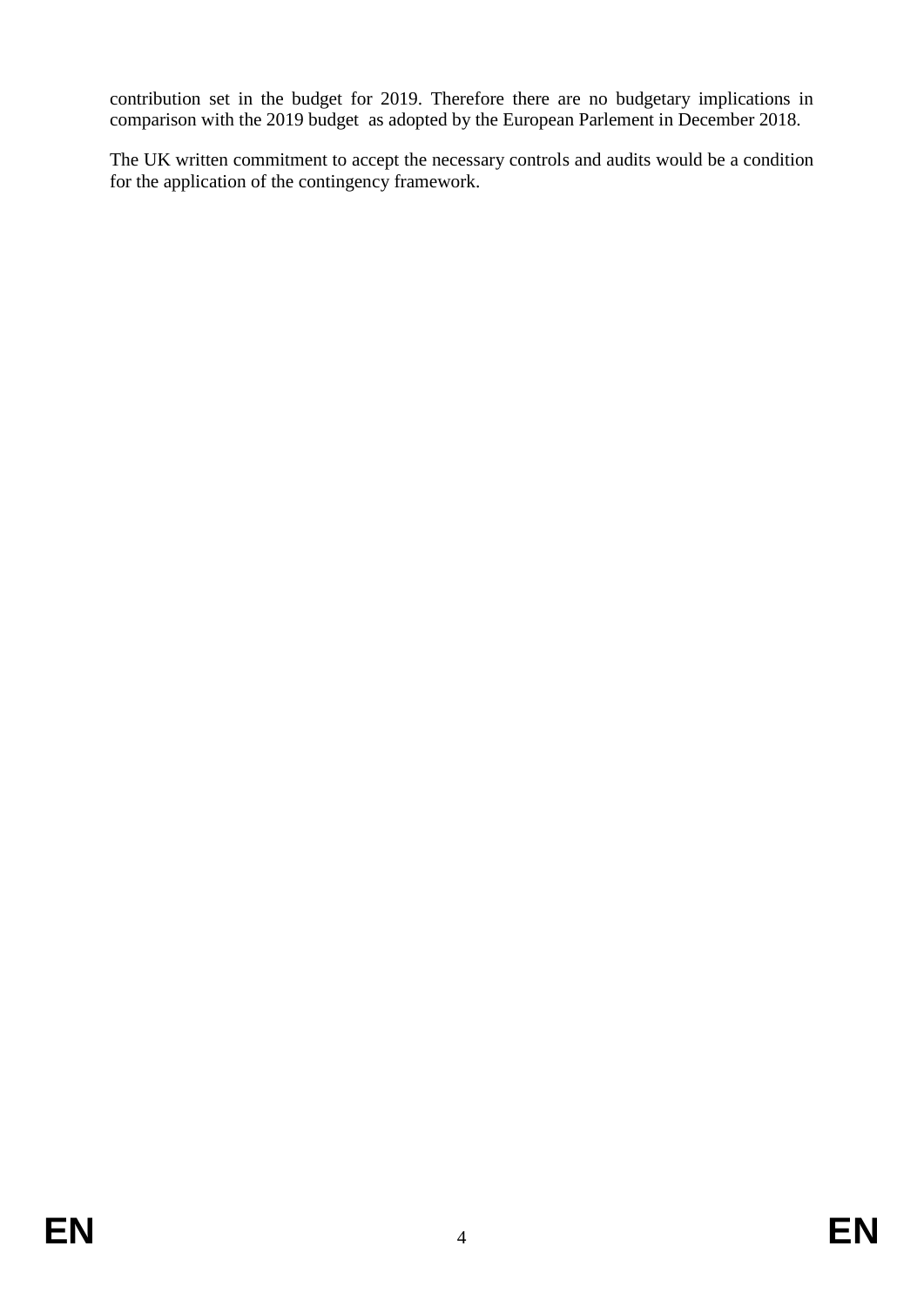#### 2019/0031 (APP)

#### Proposal for a

### **COUNCIL REGULATION**

#### **on measures concerning the implementation and financing of the general budget of the Union in 2019 in relation to the withdrawal of the United Kingdom from the Union**

THE COUNCIL OF THE EUROPEAN UNION,

Having regard to the Treaty on the Functioning of the European Union, and in particular Article 352 thereof,

Having regard to the Treaty establishing the European Atomic Energy Community, and in particular Article 203 thereof,

Having regard to the proposal from the European Commission,

After transmission of the draft legislative act to the national parliaments,

Having regard to the consent of the European Parliament<sup>2</sup>,

Acting in accordance with a special legislative procedure,

Whereas:

- (1) On 29 March 2017, the United Kingdom submitted the notification of its intention to withdraw from the Union pursuant to Article 50 of the Treaty on European Union. In the absence of a withdrawal agreement with the United Kingdom and of the extension of the two-year period referred to in Article 50(3) of the Treaty on European Union, the Treaties have ceased to apply to and in the United Kingdom on 30 March 2019. A financial settlement with regard to the financial obligations following from the United Kingdom's membership in the Union therefore needs to be agreed in a future international agreement between the United Kingdom and the Union.
- (2) It is therefore necessary to lay down rules on the relations between the Union on the one hand, and the United Kingdom and its beneficiaries on the other as regards the financing and implementation of the general budget of the Union ('the budget') in 2019.
- (3) The Treaties do not provide powers other than those under Article 352 of the Treaty on the Functioning of the European Union and Article 203 of the Treaty establishing the European Atomic Energy Community for the adoption of the measures concerning the implementation and financing of the budget in 2019 in relation to the withdrawal of the United Kingdom from the Union.
- (4) The United Kingdom and persons and entities established in United Kingdom are participating in a number of Union programmes or actions on the basis of the United Kingdom's membership in the Union. The participation takes place on the basis of agreements with the United Kingdom or persons or entities established in the United Kingdom or decisions in favour of United Kingdom or persons or entities established in the United Kingdom which constitute legal commitments.

 $\overline{c}$ 

OJ C  $[...]$ ,  $[...]$ , p.  $[...]$ .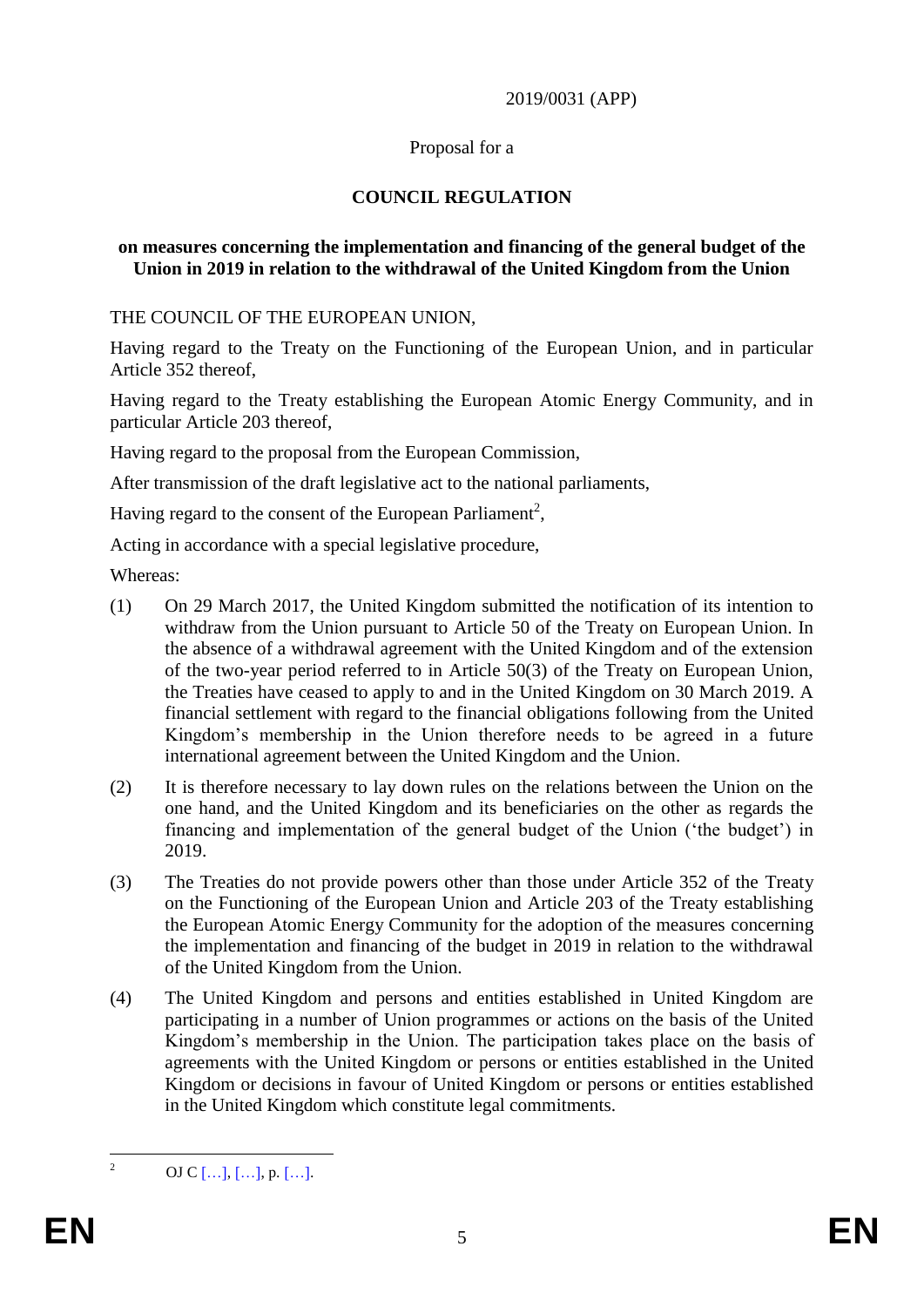- (5) For many of those agreements and decisions, the rules governing the eligibility require the beneficiary to be a Member State or a person or entity established in a Member State. The eligibility of the United Kingdom or persons or entities established in the United Kingdom is in such cases linked to the United Kingdom being a Member State. The withdrawal of the United Kingdom from the Union therefore entails the loss of eligibility of such recipients of Union financing under the agreements and decisions. However, this does not concern cases where persons or entities established in the United Kingdom would participate in an action as and under the conditions applicable under the respective Union rules for persons and entities established in a third country.
- (6) It would be beneficial both for the Union and its Member States and for the United Kingdom and persons and entities established in the United Kingdom to implement the budget for 2019 as it has been adopted for that year. It would also be beneficial if the legal commitments signed and adopted before the date of withdrawal could continue to be executed.
- (7) It is therefore appropriate to lay down conditions under which the United Kingdom and persons and entities established in the United Kingdom could continue to be eligible in 2019 with regard to the agreements signed with them and the decisions adopted with regard to them until the date on which the Treaties cease to apply to and in the United Kingdom ("date of withdrawal"). The conditions would be that the United Kingdom has confirmed the commitment in writing to the Commission to continue to pay a contribution to the budget in 2019 calculated on the basis of the estimated own resources from the United Kingdom in the approved budget for 2019, that a first instalment has been paid by the United Kingdom and that the United Kingdom has confirmed the commitment in writing to the Commission to allow audits and controls in full by the Union in compliance with the applicable rules. In view of the need for certainty it is appropriate to limit the time for the fulfilment of the conditions. The Commission should adopt a decision on the fulfilment of the conditions.
- (8) As long as the conditions for eligibility of the United Kingdom and persons and entities established in the United Kingdom under this Regulation continue to be fulfilled, it is also appropriate to provide for their eligibility for the purposes of conditions set in calls, tenders, contests or any other procedure which may lead to financing from the Union's budget, with the exception of specific cases related to security and to the loss of membership of the United Kingdom in the European Investment Bank, and to provide Union funding to them.
- (9) It is also appropriate to provide that the eligibility of the United Kingdom and persons and entities established in the United Kingdom would continue under the condition that United Kingdom continues the payments to the Union budget 2019 and that controls and audits can be carried out effectively. Where these conditions are no longer fulfilled, the Commission should take a decision establishing such failure. In such a case, the United Kingdom and persons and entities established in the United Kingdom should cease to be eligible for Union financing.
- (10) It is also appropriate to provide for the continuation of eligibility of actions in which Member States or persons or entities established in the Member States receive Union funds and which are related to the United Kingdom in 2019. However, the potential non-acceptance by the United Kingdom of controls and audits should constitute an element to be taken into account for the purposes of sound financial management when assessing the implementation of such actions.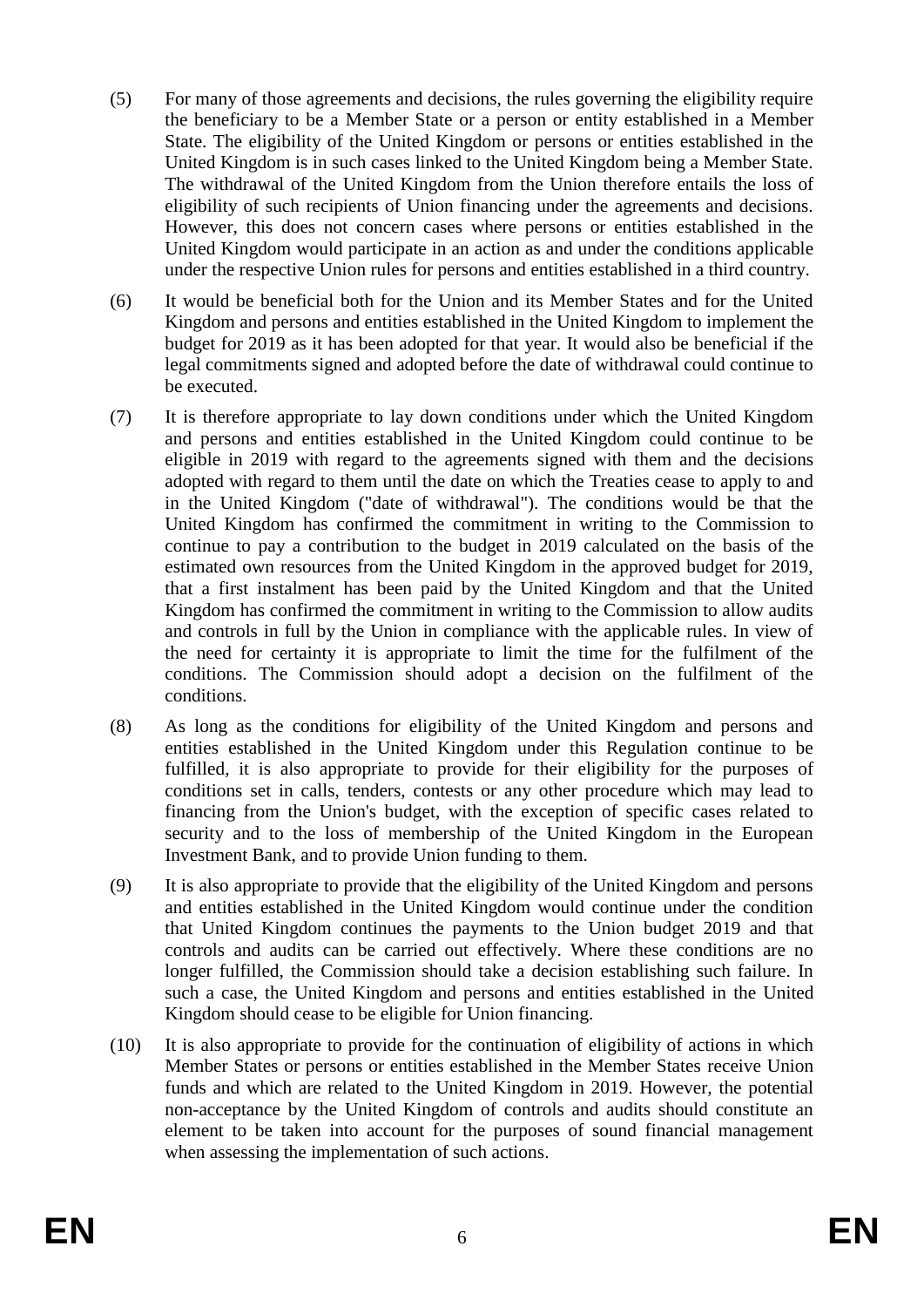- (11) Since the objectives of this Regulation cannot be sufficiently achieved by the Member States but can rather be better achieved at Union level as they concern the Union budget and programmes and actions implemented by the Union, the Union may adopt measures, in accordance with the principle of subsidiarity as set out in Article 5 of the Treaty on European Union. In accordance with the principle of proportionality, as set out in that Article, this Regulation does not go beyond what is necessary in order to achieve those objectives.
- (12) In order to allow for a limited flexibility, the power to adopt acts in accordance with Article 290 TFEU should be delegated to the Commission in respect of a possible extension of the deadlines set in Article 2(1) (a), (b) and (c), and amendments to the payment schedule for the months after August 2019. It is of particular importance that the Commission carry out appropriate consultations during its preparatory work, including at expert level, and that those consultations be conducted in accordance with the principles laid down in the Interinstitutional Agreement on Better Law-Making of 13 April 2016. In particular, to ensure equal participation in the preparation of delegated acts, the European Parliament and the Council receive all documents at the same time as Member States' experts, and their experts systematically have access to meetings of Commission expert groups dealing with the preparation of delegated acts. Where, in the case of a risk of a serious disruption of the implementation and financing of the Union budget in 2019, imperative grounds of urgency so require, the delegated act should enter into force without delay and should apply as long as no objection is expressed by the European Parliament or the Council.
- (13) This Regulation should enter into force as a matter of urgency and should apply from the day following that on which the Treaties ceased to apply to and in the United Kingdom. Given that at the date of withdrawal an adopted budget of the Union, which provides for the participation of the United Kingdom in its financing, covers only 2019, it should only apply to the eligibility for the year 2019.

HAS ADOPTED THIS REGULATION:

### *Article 1*

### *Subject matter and scope*

- 1. This Regulation lays down rules on the implementation and the financing of the general budget of the Union ('the budget') in 2019 in relation to the withdrawal of the United Kingdom from the Union and on actions under direct, indirect and shared management for which the eligibility is fulfilled through the membership of the United Kingdom in the Union at the date on which the Treaties cease to apply to and in the United Kingdom ("date of withdrawal").
- 2. This Regulation applies without prejudice to the territorial cooperation programmes covered by Regulation (EU) 2019/... of the European Parliament and of the Council<sup>3</sup> and to the learning mobility activities under the Erasmus+ programme covered by Regulation 2019/ $\ldots$  of the European Parliament and of the Council<sup>4</sup>.

 $\overline{3}$ <sup>3</sup> Regulation (EU) 2019/… of the European Parliament and of the Council of … in order to allow for the continuation of the territorial cooperation programmes PEACE IV (Ireland-United Kingdom) and United Kingdom-Ireland (Ireland-Northern Ireland-Scotland)in the context of the withdrawal of the United Kingdom from the European Union.

<sup>&</sup>lt;sup>4</sup> Regulation (EU) 2019/... of the European Parliament and of the Council of ... laying down provisions for the continuation of ongoing learning mobility activities under the Erasmus+ programme in the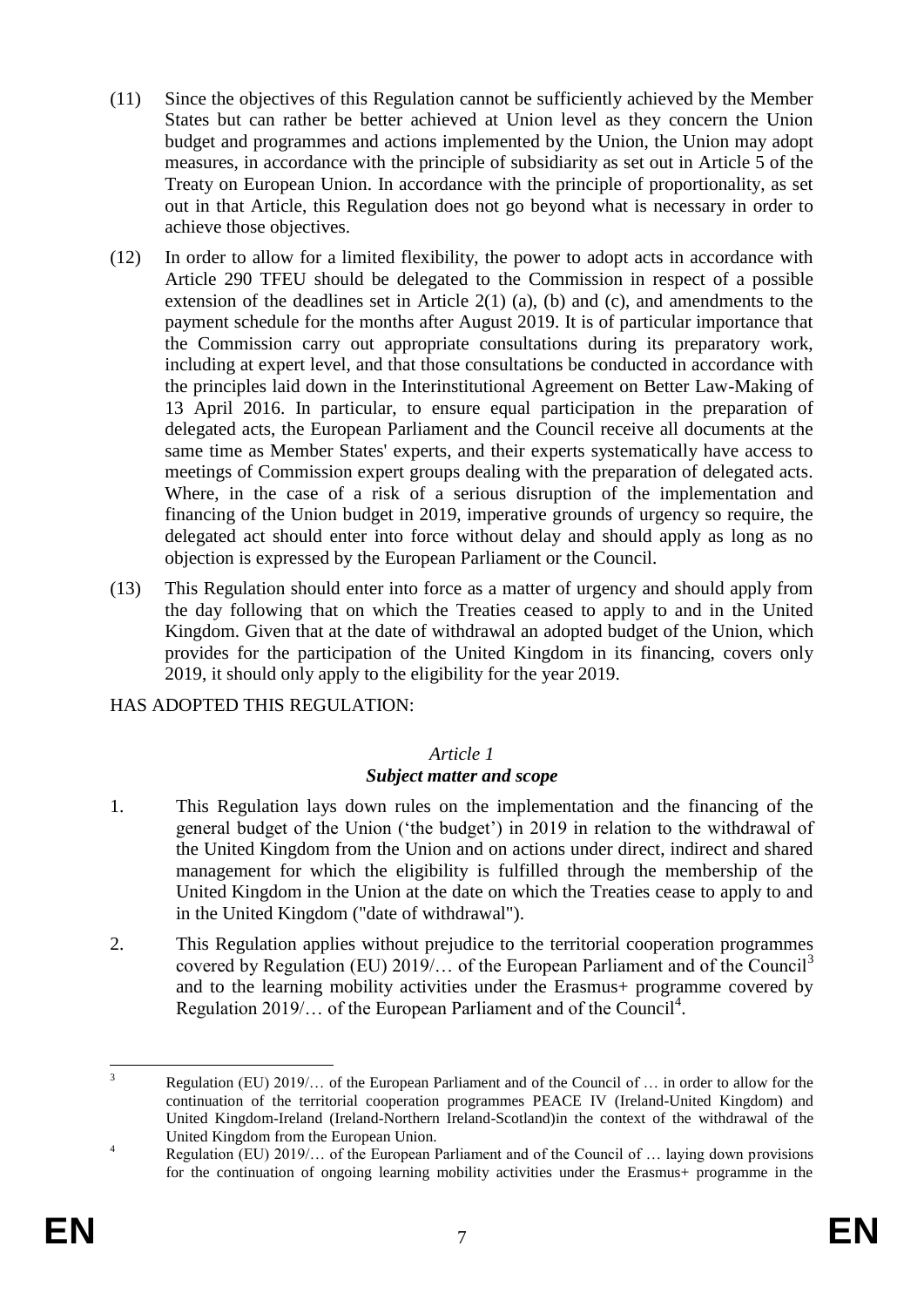### *Article 2 Conditions for eligibility*

- 1. Where the United Kingdom or a person or entity established in the United Kingdom receive Union funds under an action carried out in direct, indirect or shared management pursuant to legal commitments signed or adopted before the date of withdrawal and eligibility under that action depends on the membership of the United Kingdom in the Union, they shall continue to be eligible in 2019 following the date of withdrawal if the following conditions are met:
	- (a) the United Kingdom has confirmed at the latest on 18 April 2019 in writing to the Commission that it will continue to contribute to the budget in 2019 the amount displayed in the line "United Kingdom" and column "Total Own Resource" of table 7 of part "A. Introduction and financing of the general budget of the Union" of the revenue part of the budget for 2019 set out in Definitive adoption (EU, Euratom) 2019/… of the European Union's general budget for the financial year  $2019^5$ , reduced by the amount of own resources made available by the United Kingdom in respect of the financial year 2019 before the date of withdrawal, in accordance with the payment schedule laid down in this Regulation;
	- (b) the United Kingdom has paid at the latest on 30 April 2019 on the account determined by the Commission the first payment which corresponds to the instalment referred to in the second subparagraph of this paragraph multiplied by the result of the following: the number of full months between the date of withdrawal and the end of the year 2019 reduced by the number of months between the month of the first payment, exclusive that month, and the end of the year 2019;
	- (c) the United Kingdom has confirmed at the latest on 18 April 2019 the commitment in writing to the Commission that it will continue to accept the controls and audits which cover the entire period of the programmes and actions in accordance with the applicable rules;
	- (d) the Commission has adopted the decision referred to in paragraph 2 that the conditions referred to in point (a), (b) and (c) have been fulfilled.

The amount referred to in point (a) of the first subparagraph shall be broken down into equal instalments. The number of instalments shall correspond to the number of full months between the date of withdrawal and the end of the year 2019. The payments of the amount referred to in point (a) of the first subparagraph amount shall constitute other revenue of the Union's budget.

The commitment referred to in point (c) of the first subparagraph shall include in particular the cooperation in the protection of the financial interests of the Union and the acceptance of the rights of the Commission, the Court of Auditors and the European Anti-Fraud Office to access data and documents relating to Union contributions, and perform controls and audits.

2. The Commission shall adopt a decision on whether the conditions laid down in points (a), (b) and (c) of paragraph 1 have been fulfilled.

 $5 \qquad \qquad \text{OJ} \dots$ 

 $\overline{a}$ 

context of the withdrawal of the United Kingdom of Great Britain and Northern Ireland ("United Kingdom") from the European Union.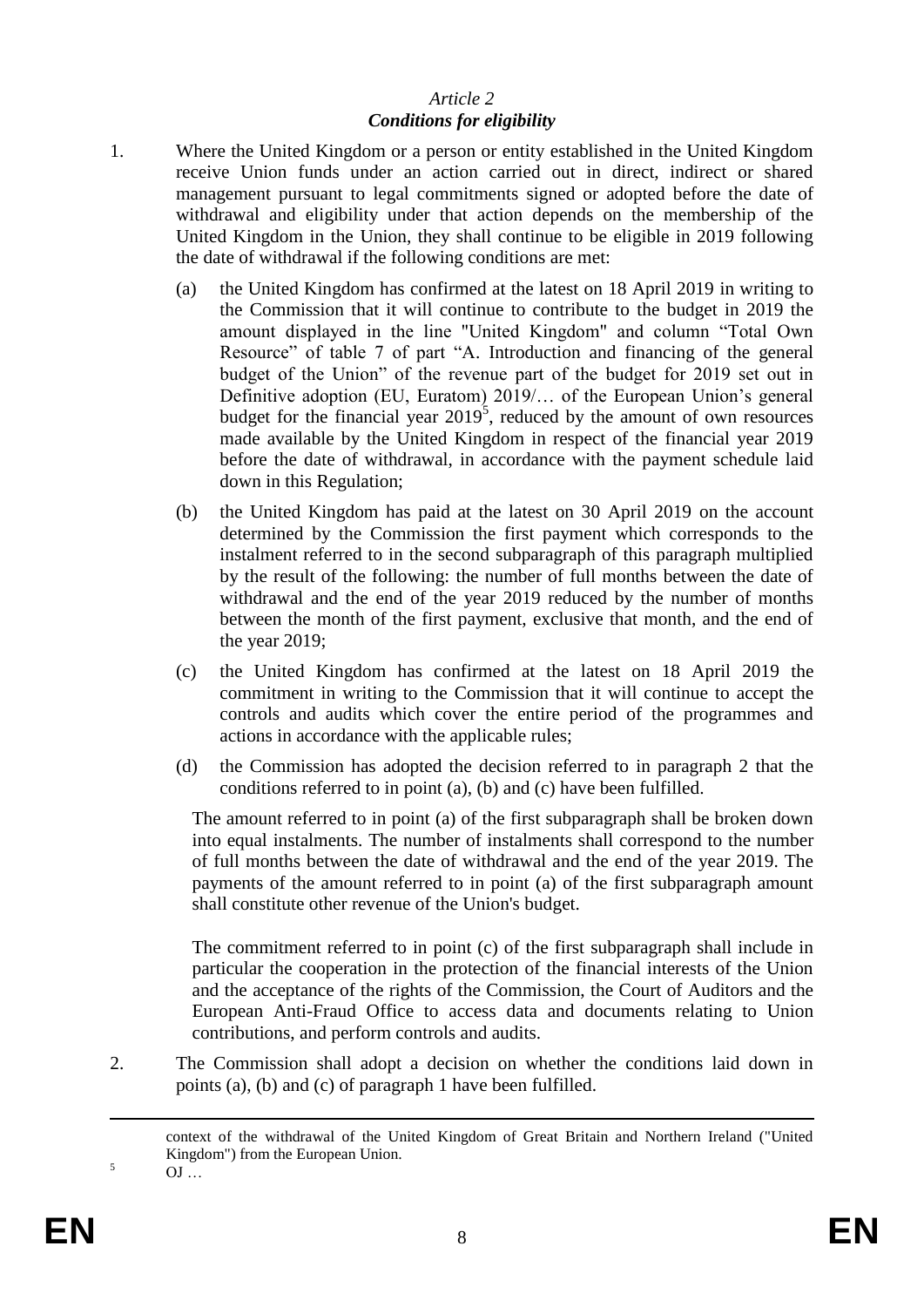3. The Commission is empowered to adopt delegated acts in accordance with Article 7 concerning the extension of the deadlines set in points (a), (b) and (c) of paragraph 1.

Where, in the case of a risk of serious disruption of the implementation and financing of the Union budget in 2019, imperative grounds of urgency so require, the procedure provided for in Article 8 shall apply to delegated acts adopted pursuant to this paragraph.

#### *Article 3*

### *Continuation of eligibility of United Kingdom and of persons and entities established in the United Kingdom*

- 1. The eligibility of United Kingdom and persons and entities established in the United Kingdom established in accordance with Article 2 shall continue in the year 2019 as long as the following conditions are fulfilled:
	- (a) the United Kingdom has, following the first payment made in accordance with Article 2(1)(b), paid on the account determined by the Commission the monthly instalment referred to in the second subparagraph of paragraph 1 of Article 2 on the first working day of each month until August 2019;
	- (b) the United Kingdom has paid on the account determined by the Commission on the first working day of September 2019 the remaining monthly instalments referred to in the second subparagraph of paragraph 1 of Article 2, unless the Commission communicates to the United Kingdom a different payment schedule for this payment by 31 August 2019;
	- (c) no significant deficiencies have been observed in the execution of the controls and audits referred to in Article 2(1)(c).
- 2. Where one or more of the conditions referred to in paragraph 1 are not fulfilled the Commission shall adopt a decision to that effect. That decision shall be published in the Official Journal of the European Union.

As of the date of entry into force of the decision referred to in the first subparagraph of this paragraph, paragraph 1 of this Article, Article 2, Article 4 and Article 5 shall cease to apply.

3. The Commission is empowered to adopt delegated acts in accordance with Article 7 concerning a different payment schedule for the payment referred to in point (b) of paragraph 1.

Where, in the case of a risk of a serious disruption of the implementation and financing of the Union budget in 2019, imperative grounds of urgency so require, the procedure provided for in Article 8 shall apply to delegated acts adopted pursuant to this paragraph.

### *Article 4 Participation in calls*

As of the date of the entry into force of the decision referred to in Article 2(1)(d), and unless a decision as referred to in Article 3(2) has entered into force, the United Kingdom or persons and entities established in the United Kingdom shall be eligible in 2019 for the purposes of conditions set in any calls, tenders, contests or any other procedure which may lead to financing from the Union's budget to the same extent as Member States and persons or entities established in the Member States, and be eligible for Union funding.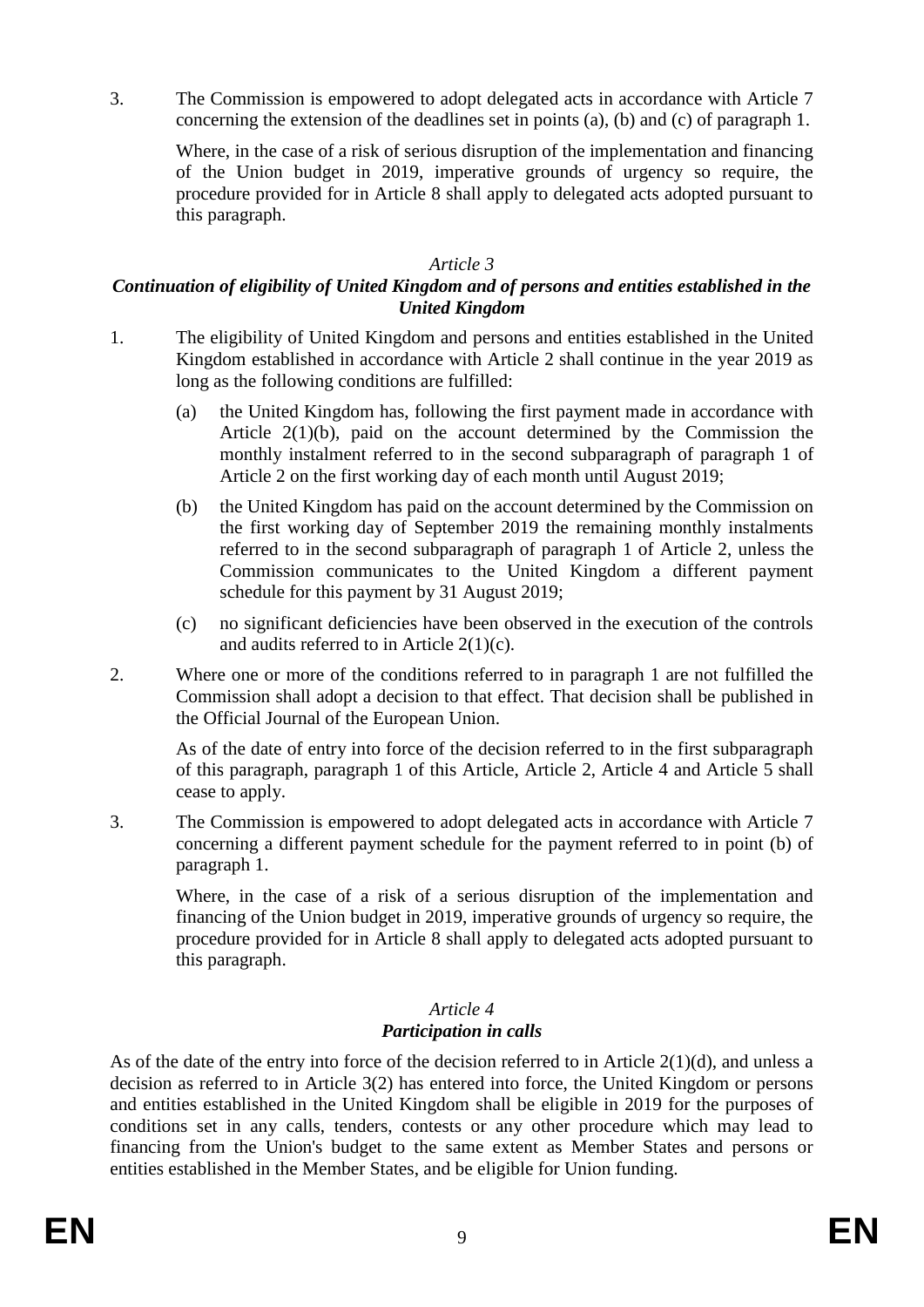The first paragraph shall not apply where the participation is limited to the Member States and persons or entities established in the Member States for security reasons, and to any actions that involve the participation of the European Investment Bank or the European Investment Fund.

#### *Article 5*

### *Other necessary adaptations*

If the conditions laid down in Article 2(1) are fulfilled, and unless a decision as referred to in Article 3(2) has entered into force, for the purpose of application of any rules governing the actions carried out under the legal commitments referred to in Article 2(1), the calls referred to in Article 4 and the actions carried out under the legal commitments signed or adopted following the calls referred to in Article 4, which are necessary to give effect to Articles 2(1) and 4(1), the United Kingdom shall be treated as a Member State, subject to the provisions of this Regulation.

However, the United Kingdom or United Kingdom representatives shall not be allowed to participate in any committee assisting in the management under the rules of the basic act, or expert groups or other bodies advising on the programmes or on the actions, with the exception of monitoring or similar committees specific for the particular operational, national or similar programmes in shared management.

### *Article 6*

### *Eligibility of actions that relate to the United Kingdom, where the Member States or persons or entities established in the Member States receive the Union funds*

1. Actions under direct, indirect and shared management for which the Member States or persons or entities established in the Member States receive Union funds under legal commitments signed or adopted before the date of withdrawal and for which the eligibility is fulfilled through the membership of the United Kingdom in the Union at the date of withdrawal shall be eligible in 2019 as of the date of withdrawal.

Actions for which the eligibility condition of a minimum number of participants from different Member States in a consortium is fulfilled at the date of withdrawal through a member of the consortium which is a person or entity established in the United Kingdom, shall be eligible in 2019 where the conditions of Article 2(1) are fulfilled.

2. The non-fulfilment of the condition referred to in Article  $2(1)(c)$  or a Commission decision as referred to in Article 3(2) concerning the non-fulfilment of conditions referred to in Article  $3(1)(c)$ , shall be taken into account by the responsible authorising officer for the purposes of assessment of a possible serious deficiency in complying with the main obligations in the implementation of the legal commitment referred to in paragraph 1.

### *Article 7 Exercise of the delegation*

- 1. The power to adopt delegated acts is conferred on the Commission subject to the conditions laid down in this Article.
- 2. The power to adopt delegated acts referred to in Articles 2 and 3 shall be conferred on the Commission for an indeterminate period of time from date of entry into force of this Regulation.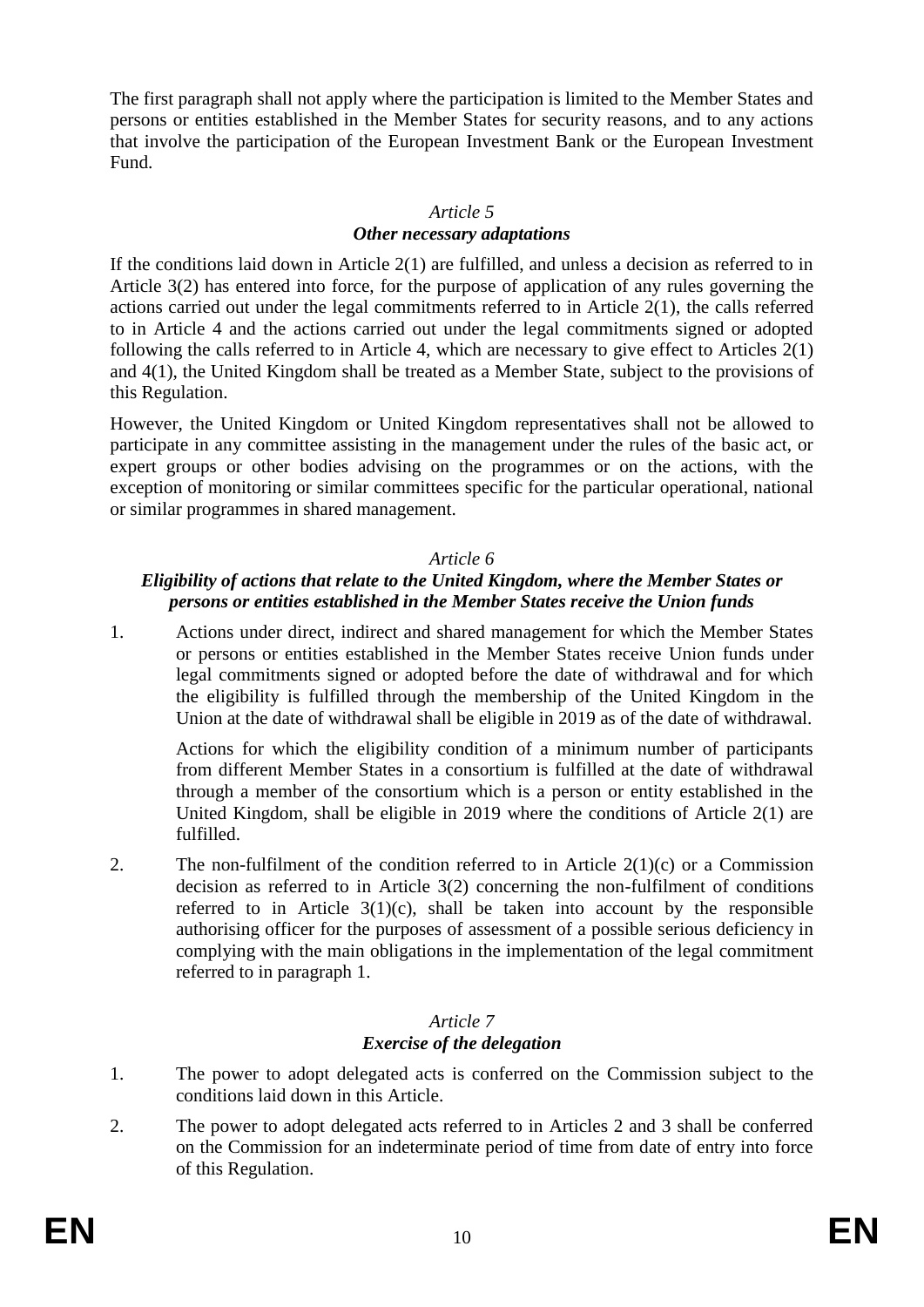- 3. The delegation of power referred to in Articles 2 and 3 may be revoked at any time by the European Parliament or by the Council. A decision to revoke shall put an end to the delegation of the power specified in that decision. It shall take effect the day following the publication of the decision in the Official Journal of the European Union or at a later date specified therein. It shall not affect the validity of any delegated acts already in force.
- 4. Before adopting a delegated act, the Commission shall consult experts designated by each Member State in accordance with the principles laid down in the Interinstitutional Agreement on Better Law-Making of 13 April 2016.
- 5. As soon as it adopts a delegated act, the Commission shall notify it simultaneously to the European Parliament and to the Council.
- 6. A delegated act adopted pursuant to Articles 2 and 3 shall enter into force only if no objection has been expressed either by the European Parliament or by the Council within a period of one month of notification of that act to the European Parliament and the Council or if, before the expiry of that period, the European Parliament and the Council have both informed the Commission that they will not object. That period shall be extended by one month at the initiative of the European Parliament or of the Council.

### *Article 8*

### *Urgency procedure*

- 1. Delegated acts adopted under this Article shall enter into force without delay and shall apply as long as no objection is expressed in accordance with paragraph 2. The notification of a delegated act to the European Parliament and to the Council shall state the reasons for the use of the urgency procedure.
- 2. Either the European Parliament or the Council may object to a delegated act in accordance with the procedure referred to in Article 7(6). In such a case, the Commission shall repeal the act immediately following the notification of the decision to object by the European Parliament or by the Council.

## *Article 9*

#### *Entry into force and application*

This Regulation shall enter into force on the day following that of its publication in the *Official Journal of the European Union*.

It shall apply from the date following that on which the Treaties cease to apply to and in the United Kingdom pursuant to Article 50(3) of the Treaty on European Union.

This Regulation shall be binding in its entirety and directly applicable in all Member States.

Done at Brussels,

*For the Council The President*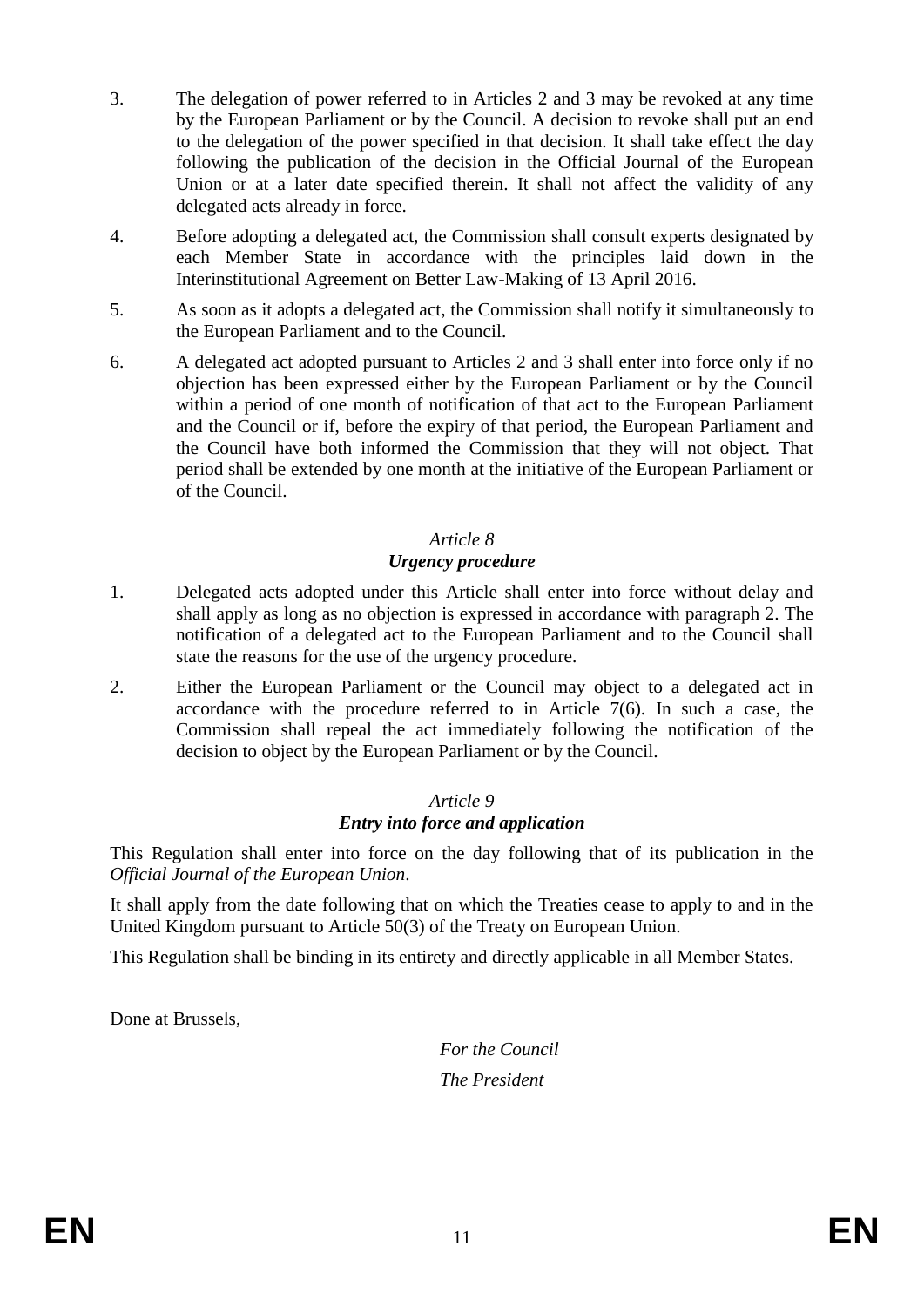## **LEGISLATIVE FINANCIAL STATEMENT**

### **1. FRAMEWORK OF THE PROPOSAL/INITIATIVE**

### **1.1. Title of the proposal/initiative**

## *1.2.* **Policy area(s) concerned**

Proposal for a Council Regulation on measures concerning the implementation and financing from the Union budget in 2019 in relation to the withdrawal of the United Kingdom from the European Union.

### **1.3. Grounds for the proposal/initiative**

*1.3.1. Requirement(s) to be met in the short or long term including a detailed timeline for roll-out of the implementation of the initiative*

This Regulation shall enter into force on the day following that of its publication in the Official Journal of the European Union.

It shall apply from the date following that on which the Treaties cease to apply to and in the United Kingdom pursuant to Article 50(3) of the Treaty on European Union.

This Regulation shall not apply if a withdrawal agreement concluded with the United Kingdom in accordance with Article 50(2) of the Treaty on European Union has entered into force by that date.

*1.3.2. Added value of Union involvement (it may result from different factors, e.g. coordination gains, legal certainty, greater effectiveness or complementarities). For the purposes of this point 'added value of Union involvement' is the value resulting from Union intervention which is additional to the value that would have been otherwise created by Member States alone.*

N/A

*1.3.3. Lessons learned from similar experiences in the past*

N/A

*1.3.4. Compatibility with the Multiannual Financial Framework and possible synergies with other appropriate instruments*

This Regulation is compatible with the MFF. It has no financial impact.

*1.3.5. Assessment of the different available financing options, including scope for redeployment*

This Regulation has no financial impact. The Union contribution to the programmes will be financed via the general budget of the Union provided that the United Kingdom provides the resources foreseen in the budget 2019 as adopted by the European Parliament in December 2018.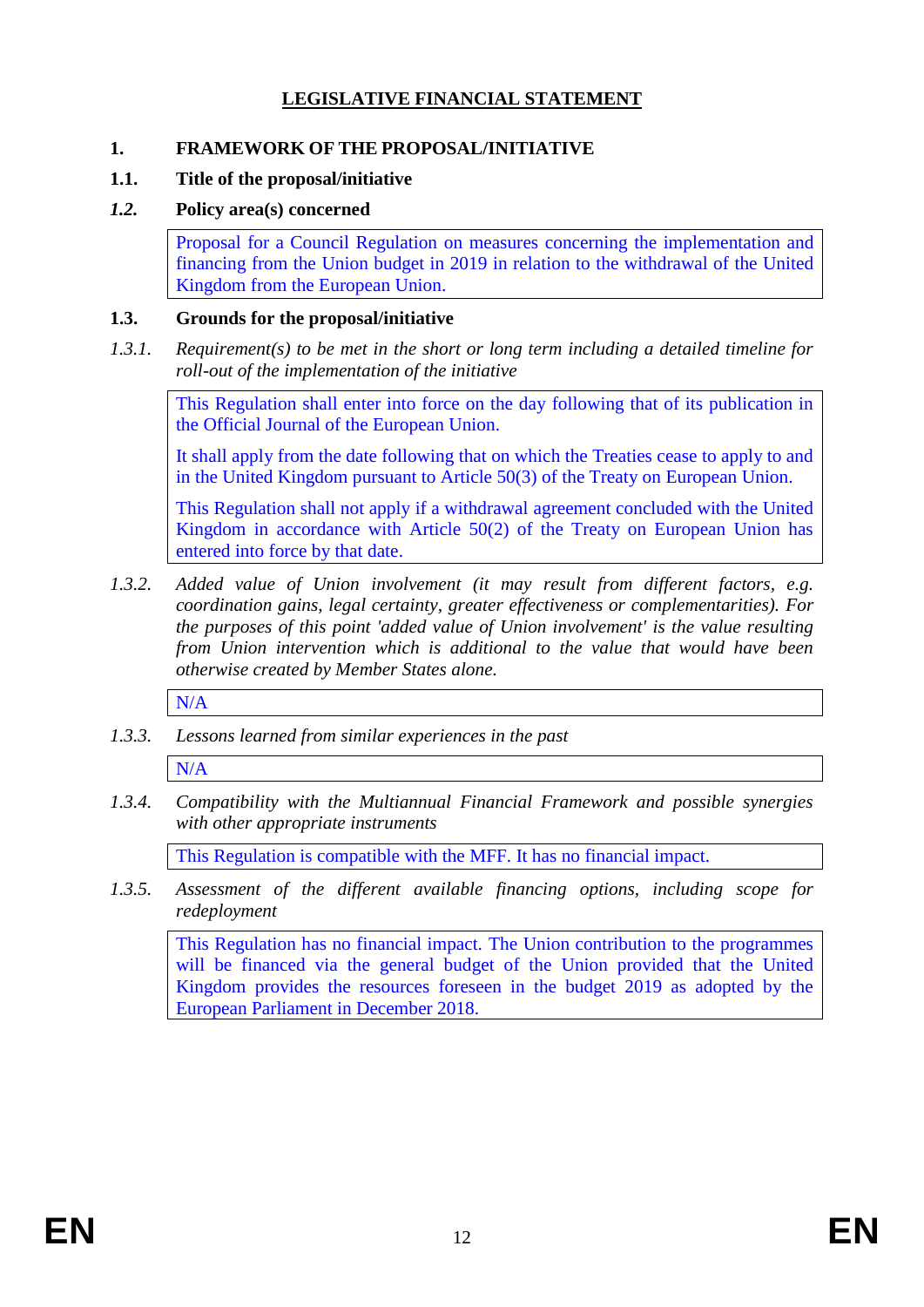### **1.4. Duration and financial impact of the proposal/initiative**

– **X** no financial impact

## **1.5. Management mode(s) planned<sup>6</sup>**

X **Direct management** by the Commission

- X by its departments, including by its staff in the Union delegations;
- $X$  by the executive agencies
- **X Shared management** with the Member States
- X **Indirect management** by entrusting budget implementation tasks to:
- X third countries or the bodies they have designated;
- X international organisations and their agencies (to be specified);
- X the EIB and the European Investment Fund;
- X bodies referred to in Articles 70 and 71 of the Financial Regulation;
- X public law bodies;
- X bodies governed by private law with a public service mission to the extent that they provide adequate financial guarantees;
- X bodies governed by the private law of a Member State that are entrusted with the implementation of a public-private partnership and that provide adequate financial guarantees;
- X persons entrusted with the implementation of specific actions in the CFSP pursuant to Title V of the TEU, and identified in the relevant basic act.
- *If more than one management mode is indicated, please provide details in the 'Comments' section.*

#### Comments

N/A

<sup>6</sup> Details of management modes and references to the Financial Regulation may be found on the BudgWeb site: <https://myintracomm.ec.europa.eu/budgweb/EN/man/budgmanag/Pages/budgmanag.aspx>

 $6\overline{6}$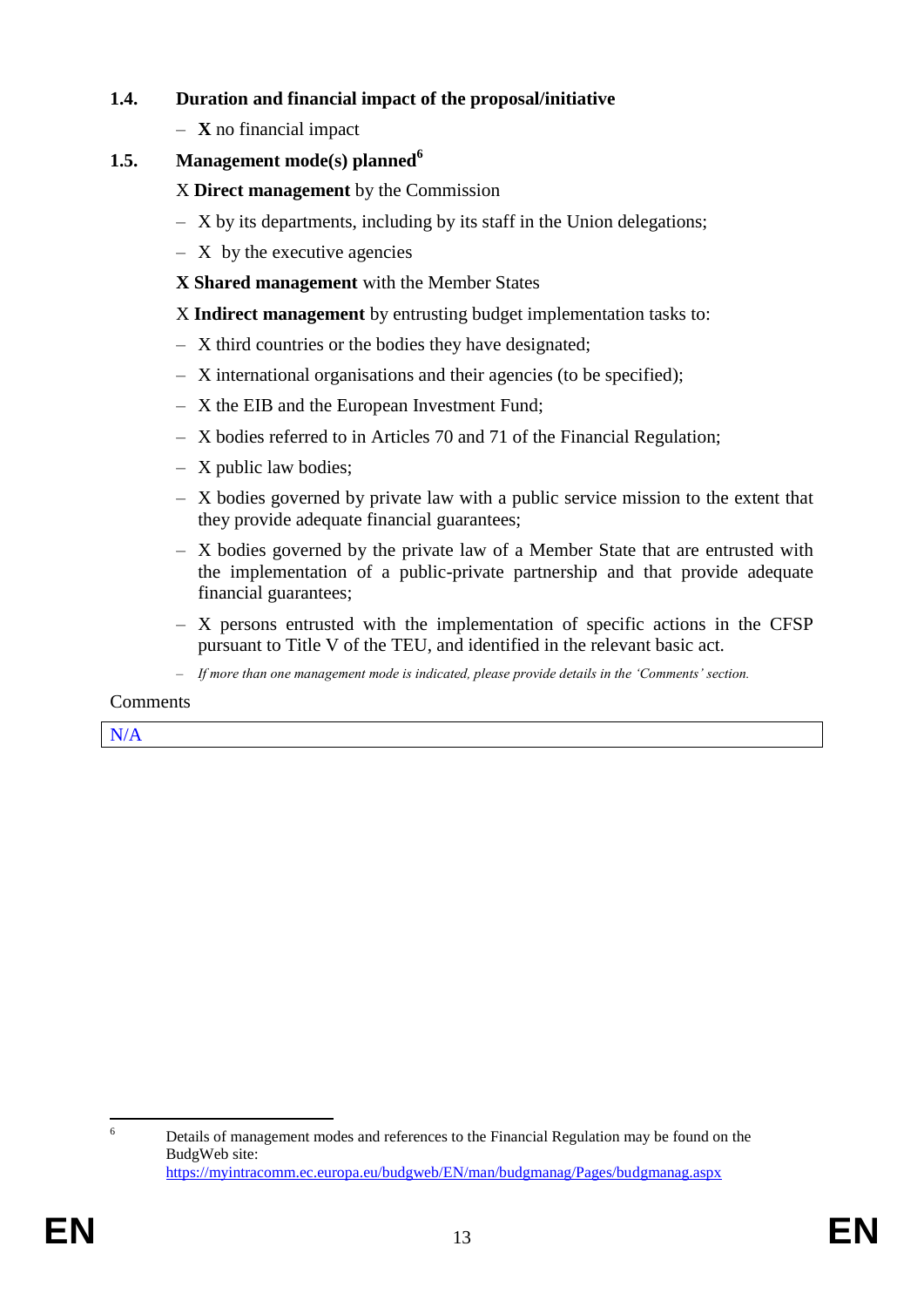### **2. MANAGEMENT MEASURES**

#### **2.1. Monitoring and reporting rules**

*Specify frequency and conditions.*

N/A

### **2.2. Management and control system(s)**

*2.2.1. Justification of the management mode(s), the funding implementation mechanism(s), the payment modalities and the control strategy proposed*

N/A

*2.2.2. Information concerning the risks identified and the internal control system(s) set up to mitigate them*

N/A

*2.2.3. Estimation and justification of the cost-effectiveness of the controls (ratio of "control costs ÷ value of the related funds managed"), and assessment of the expected levels of risk of error (at payment & at closure)* 

N/A

### **2.3. Measures to prevent fraud and irregularities**

*Specify existing or envisaged prevention and protection measures, e.g. from the Anti-Fraud Strategy.*

N/A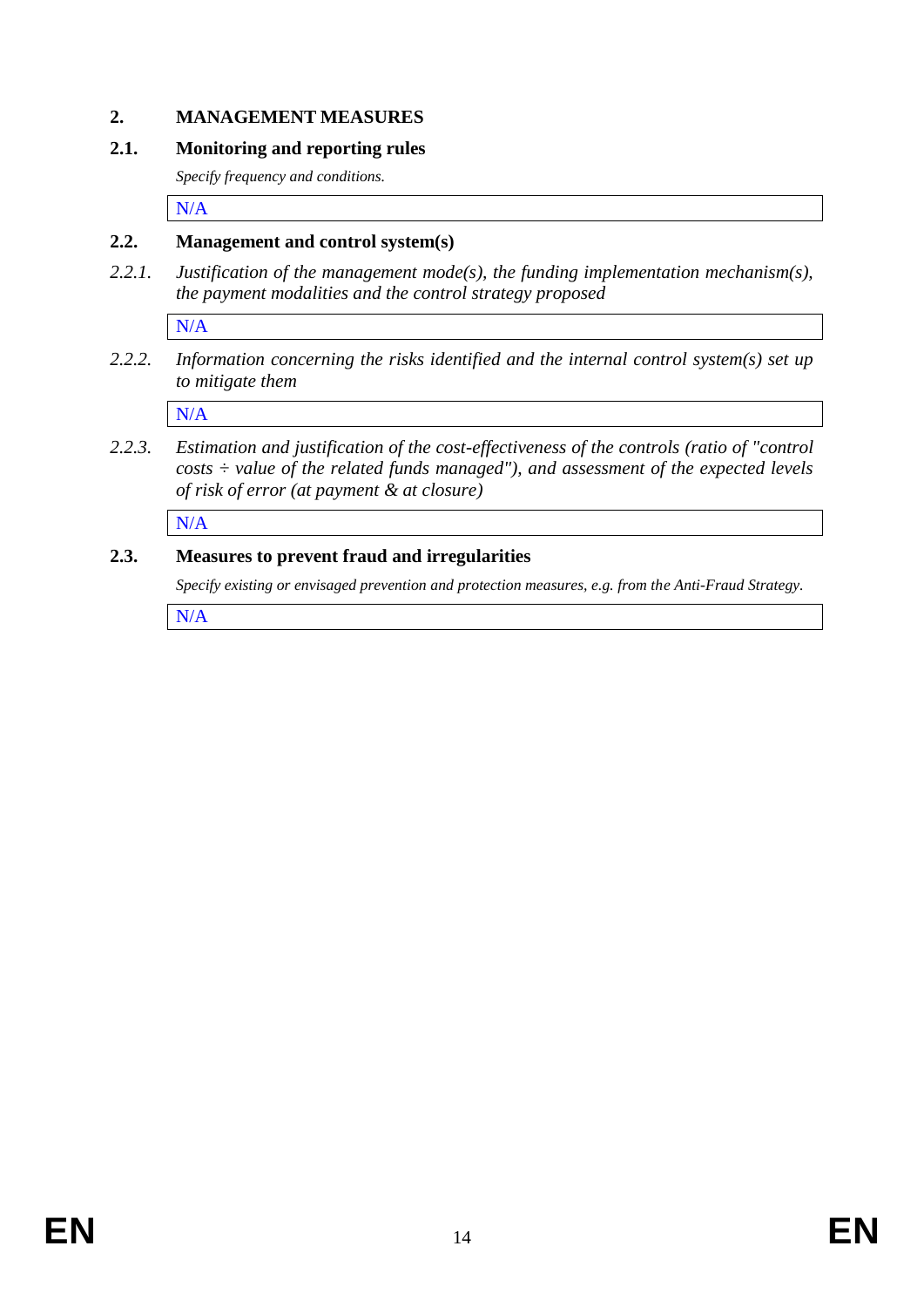### **3. ESTIMATED FINANCIAL IMPACT OF THE PROPOSAL/INITIATIVE**

## **3.1. Heading(s) of the multiannual financial framework and expenditure budget line(s) affected**

• Existing budget lines

*In order of multiannual financial framework headings and budget lines.*

|                                                     | Budget line                                                  | Type of<br>expenditure           | Contribution                                  |                                             |                         |                                                                                  |  |  |  |
|-----------------------------------------------------|--------------------------------------------------------------|----------------------------------|-----------------------------------------------|---------------------------------------------|-------------------------|----------------------------------------------------------------------------------|--|--|--|
| Heading of<br>multiannual<br>financial<br>framework | Number                                                       | Diff./Non-<br>diff. <sup>7</sup> | from<br><b>EFTA</b><br>countries <sup>8</sup> | from<br>candidate<br>countries <sup>9</sup> | from third<br>countries | within the<br>meaning of<br>Article $21(2)(b)$ of<br>the Financial<br>Regulation |  |  |  |
| All                                                 | programmes of the Multi-annual<br>All<br>financial framework | Diff/Non<br>diff                 |                                               |                                             |                         |                                                                                  |  |  |  |

## **3.2. Estimated financial impact of the proposal on appropriations**

- *3.2.1. Summary of estimated impact on operational appropriations* 
	- **X This Regulation has no financial impact.**
	- $-\Box$  The proposal/initiative requires the use of operational appropriations, as explained below:

 $7\overline{ }$  $\frac{7}{8}$  Diff. = Differentiated appropriations / Non-diff. = Non-differentiated appropriations.

 $8$  EFTA: European Free Trade Association.

Candidate countries and, where applicable, potential candidates from the Western Balkans.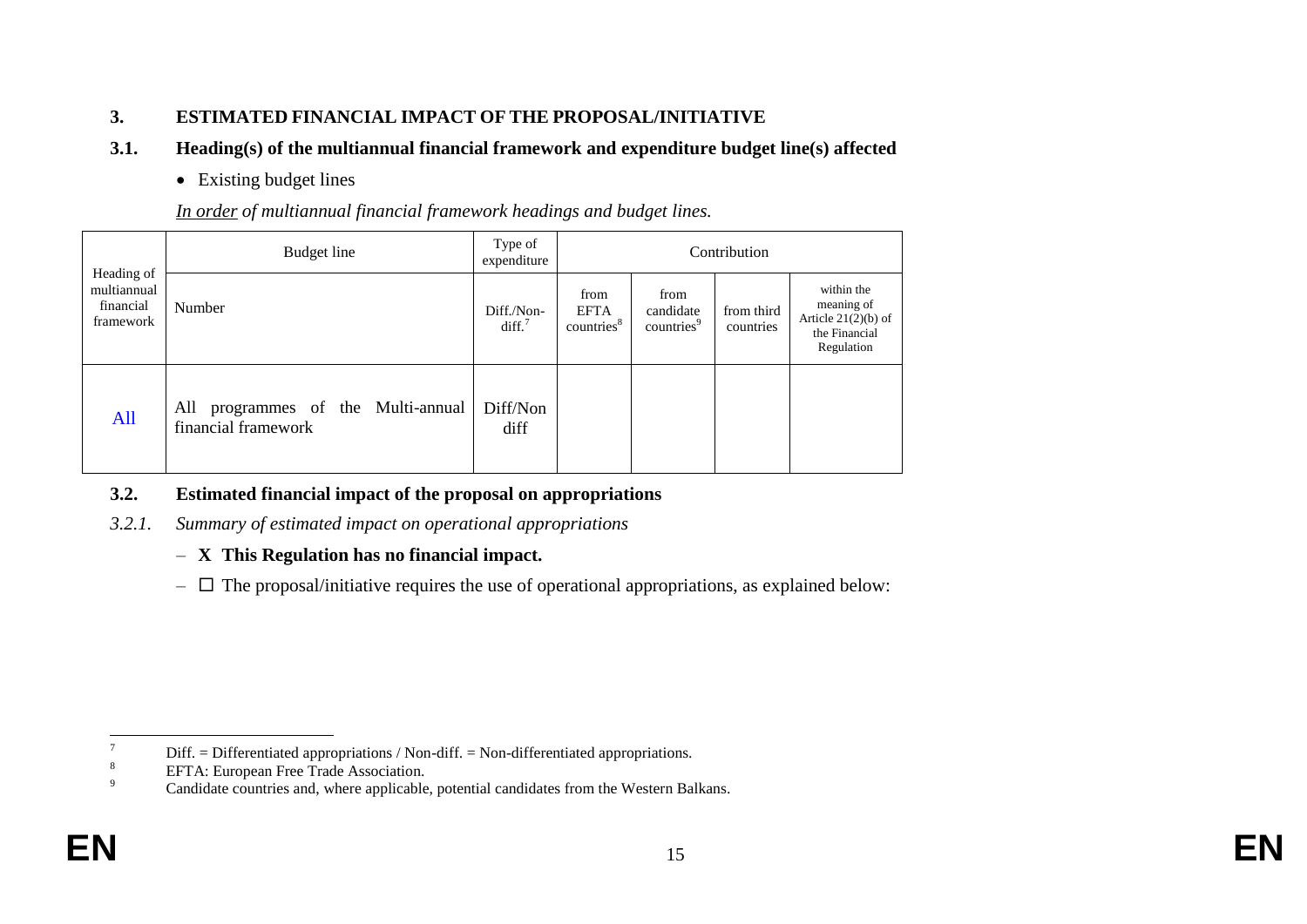|--|

|                                              |             |                  | 2019 | 2020 | 2021 | 2022 | 2023 | Subsequent<br>years | <b>TOTAL</b> |
|----------------------------------------------|-------------|------------------|------|------|------|------|------|---------------------|--------------|
| • Cancellation of operational appropriations |             |                  |      |      |      |      |      |                     |              |
|                                              | Commitments | (1a)             |      |      |      |      |      |                     |              |
|                                              | Payments    | (2a)             |      |      |      |      |      |                     |              |
| <b>TOTAL appropriations</b>                  | Commitments | $=1a+1b$<br>$+3$ |      |      |      |      |      |                     |              |
|                                              | Payments    | $=2a+2b$<br>$+3$ |      |      |      |      |      |                     |              |

| • TOTAL operational appropriations                                                                       | Commitments | (4)       |  |  |  |  |
|----------------------------------------------------------------------------------------------------------|-------------|-----------|--|--|--|--|
|                                                                                                          | Payments    | (5)       |  |  |  |  |
| • TOTAL appropriations of an administrative nature<br>financed from the envelope for specific programmes | (6)         |           |  |  |  |  |
| Commitments<br><b>TOTAL</b> appropriations                                                               |             |           |  |  |  |  |
| Payments                                                                                                 |             | $= 5 + 6$ |  |  |  |  |

### **If more than one operational heading is affected by the proposal / initiative, repeat the section above:**

| $\sim$<br>appropriations<br>rational<br>(al | ommitments | $\overline{ }$<br>. . |  |  |  |  |
|---------------------------------------------|------------|-----------------------|--|--|--|--|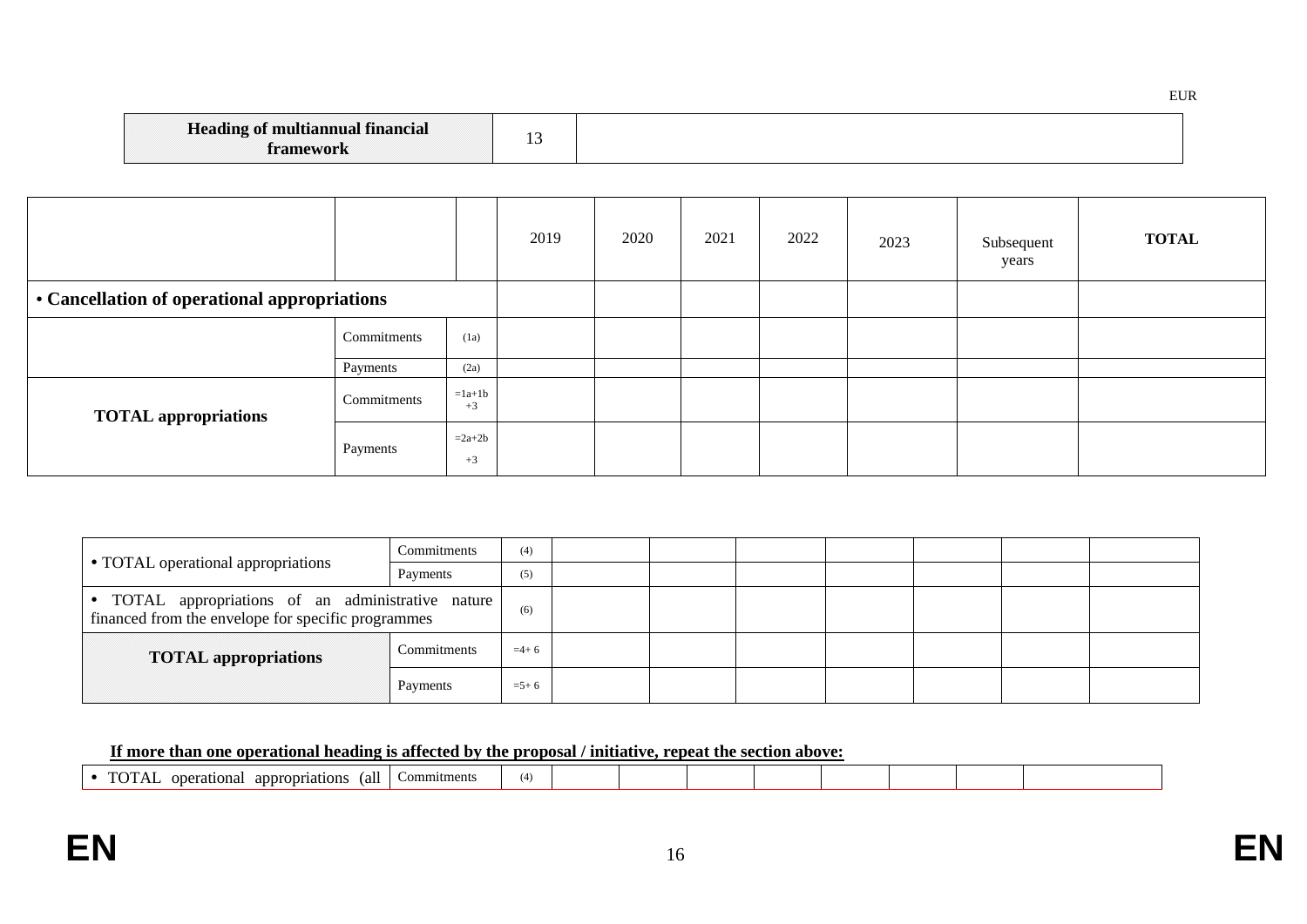| operational headings)<br>Payments                                                                                                    |             |           |  |  |  |  |
|--------------------------------------------------------------------------------------------------------------------------------------|-------------|-----------|--|--|--|--|
| TOTAL appropriations of an administrative nature financed<br>from the envelope for specific programmes (all operational<br>headings) | (6)         |           |  |  |  |  |
| <b>TOTAL appropriations</b>                                                                                                          | Commitments | $=4+6$    |  |  |  |  |
| under HEADINGS 1 to 4<br>of the multiannual financial framework<br>(Reference amount)                                                | Payments    | $= 5 + 6$ |  |  |  |  |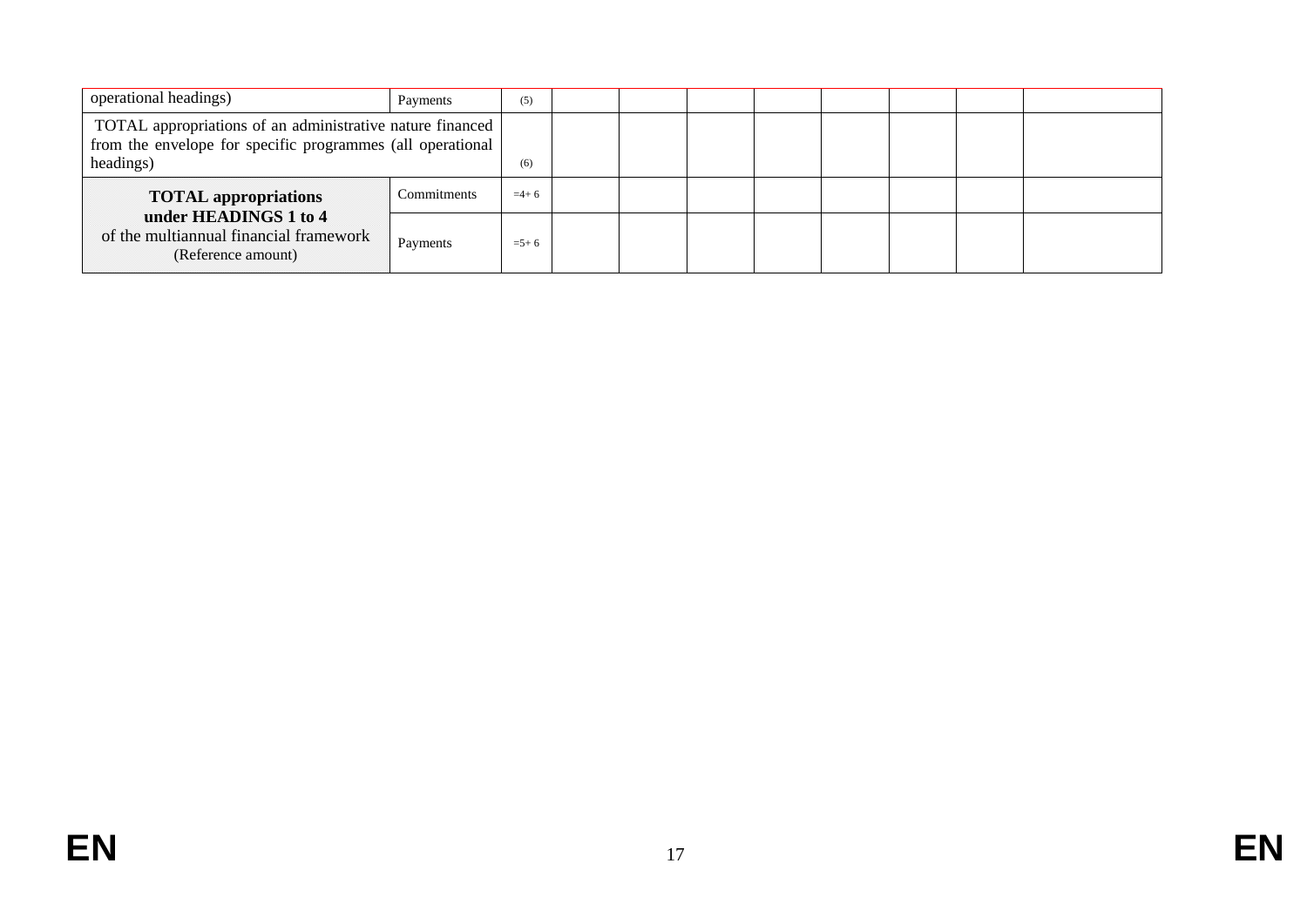| <b>Heading of multiannual financial</b><br>tramework |  | Administrative expenditure |
|------------------------------------------------------|--|----------------------------|
|------------------------------------------------------|--|----------------------------|

This section should be filled in using the 'budget data of an administrative nature' to be firstly introduced in the Annex to the Legislative [Financial Statement](https://myintracomm.ec.europa.eu/budgweb/EN/leg/internal/Documents/2016-5-legislative-financial-statement-ann-en.docx) (Annex V to the internal rules), which is uploaded to DECIDE for interservice consultation purposes.

EUR million (to three decimal places)

|                                            |  | Year<br>N | Year<br>$N+1$ | Year<br>$N+2$ | Year<br>$N+3$ | Enter as many years as<br>necessary to show the duration<br>of the impact (see point 1.6) | <b>TOTAL</b> |
|--------------------------------------------|--|-----------|---------------|---------------|---------------|-------------------------------------------------------------------------------------------|--------------|
| $DG: \leq$ >                               |  |           |               |               |               |                                                                                           |              |
| • Human resources                          |  |           |               |               |               |                                                                                           |              |
| • Other administrative expenditure         |  |           |               |               |               |                                                                                           |              |
| <b>TOTAL DG &lt;&gt;</b><br>Appropriations |  |           |               |               |               |                                                                                           |              |

| <b>TOTAL appropriations</b><br>under HEADING 5<br>of the multiannual financial framework | Total<br>commitments<br>$=$<br>Total payments) |  |  |  |  |  |  |  |  |
|------------------------------------------------------------------------------------------|------------------------------------------------|--|--|--|--|--|--|--|--|
|------------------------------------------------------------------------------------------|------------------------------------------------|--|--|--|--|--|--|--|--|

EUR million (to three decimal places)

|                                                                 | Year<br>$N^{10}$ | Year<br>$N+1$ | Year<br>$N+2$ | Year<br>$N+3$ | Enter as many years as<br>necessary to show the duration<br>of the impact (see point 1.6) | <b>TOTAL</b> |  |
|-----------------------------------------------------------------|------------------|---------------|---------------|---------------|-------------------------------------------------------------------------------------------|--------------|--|
| <b>TOTAL</b> appropriations                                     | Commitments      |               |               |               |                                                                                           |              |  |
| under HEADINGS 1 to 5<br>of the multiannual financial framework | Payments         |               |               |               |                                                                                           |              |  |

 $10\,$ Year N is the year in which implementation of the proposal/initiative starts. Please replace "N" by the expected first year of implementation (for instance: 2021). The same for the following years.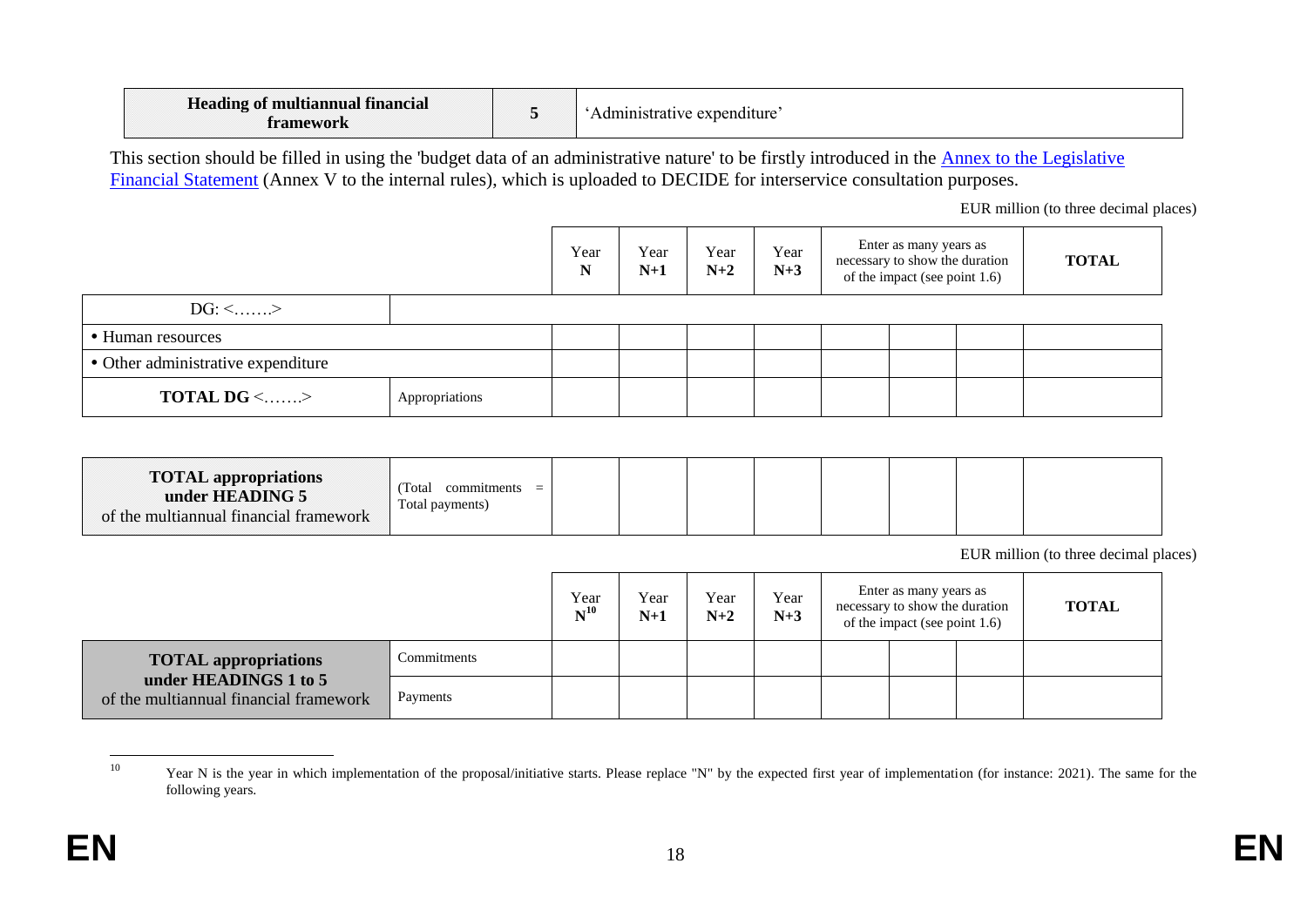#### *3.2.2. Estimated output funded with operational appropriations*

Commitment appropriations in EUR million (to three decimal places)

| Indicate                              |                    |                     |                 | Year<br>${\bf N}$ |                           | Year<br>$N+1$ |                 | Year<br>$N+2$ | Year<br>$N+3$             |      |                           |      |                           | Enter as many years as necessary to show the<br>duration of the impact (see point 1.6) |                                   |      |                         | <b>TOTAL</b>  |
|---------------------------------------|--------------------|---------------------|-----------------|-------------------|---------------------------|---------------|-----------------|---------------|---------------------------|------|---------------------------|------|---------------------------|----------------------------------------------------------------------------------------|-----------------------------------|------|-------------------------|---------------|
| objectives and<br>outputs             |                    |                     |                 |                   |                           |               |                 |               | <b>OUTPUTS</b>            |      |                           |      |                           |                                                                                        |                                   |      |                         |               |
| $\mathbb Q$                           | Type <sup>11</sup> | Avera<br>ge<br>cost | $\rm N_{\rm O}$ | Cost              | $\mathsf{S}^{\mathsf{o}}$ | Cost          | $\rm N_{\rm O}$ | Cost          | $\mathsf{S}^{\mathsf{o}}$ | Cost | $\mathsf{S}^{\mathsf{o}}$ | Cost | $\mathsf{R}^{\mathsf{O}}$ | Cost                                                                                   | $\rm \stackrel{\circ}{\rm \bf Z}$ | Cost | Total<br>N <sub>o</sub> | Total<br>cost |
| SPECIFIC OBJECTIVE No 1 <sup>12</sup> |                    |                     |                 |                   |                           |               |                 |               |                           |      |                           |      |                           |                                                                                        |                                   |      |                         |               |
| - Output                              |                    |                     |                 |                   |                           |               |                 |               |                           |      |                           |      |                           |                                                                                        |                                   |      |                         |               |
| - Output                              |                    |                     |                 |                   |                           |               |                 |               |                           |      |                           |      |                           |                                                                                        |                                   |      |                         |               |
| - Output                              |                    |                     |                 |                   |                           |               |                 |               |                           |      |                           |      |                           |                                                                                        |                                   |      |                         |               |
| Subtotal for specific objective No 1  |                    |                     |                 |                   |                           |               |                 |               |                           |      |                           |      |                           |                                                                                        |                                   |      |                         |               |
| SPECIFIC OBJECTIVE No 2               |                    |                     |                 |                   |                           |               |                 |               |                           |      |                           |      |                           |                                                                                        |                                   |      |                         |               |
| - Output                              |                    |                     |                 |                   |                           |               |                 |               |                           |      |                           |      |                           |                                                                                        |                                   |      |                         |               |
| Subtotal for specific objective No 2  |                    |                     |                 |                   |                           |               |                 |               |                           |      |                           |      |                           |                                                                                        |                                   |      |                         |               |
|                                       | <b>TOTALS</b>      |                     |                 |                   |                           |               |                 |               |                           |      |                           |      |                           |                                                                                        |                                   |      |                         |               |

 $11\,$ 11 Outputs are products and services to be supplied (e.g.: number of student exchanges financed, number of km of roads built, etc.).<br>As described in point 1.4.2 'Specific objective(s)

As described in point 1.4.2. 'Specific objective(s)...'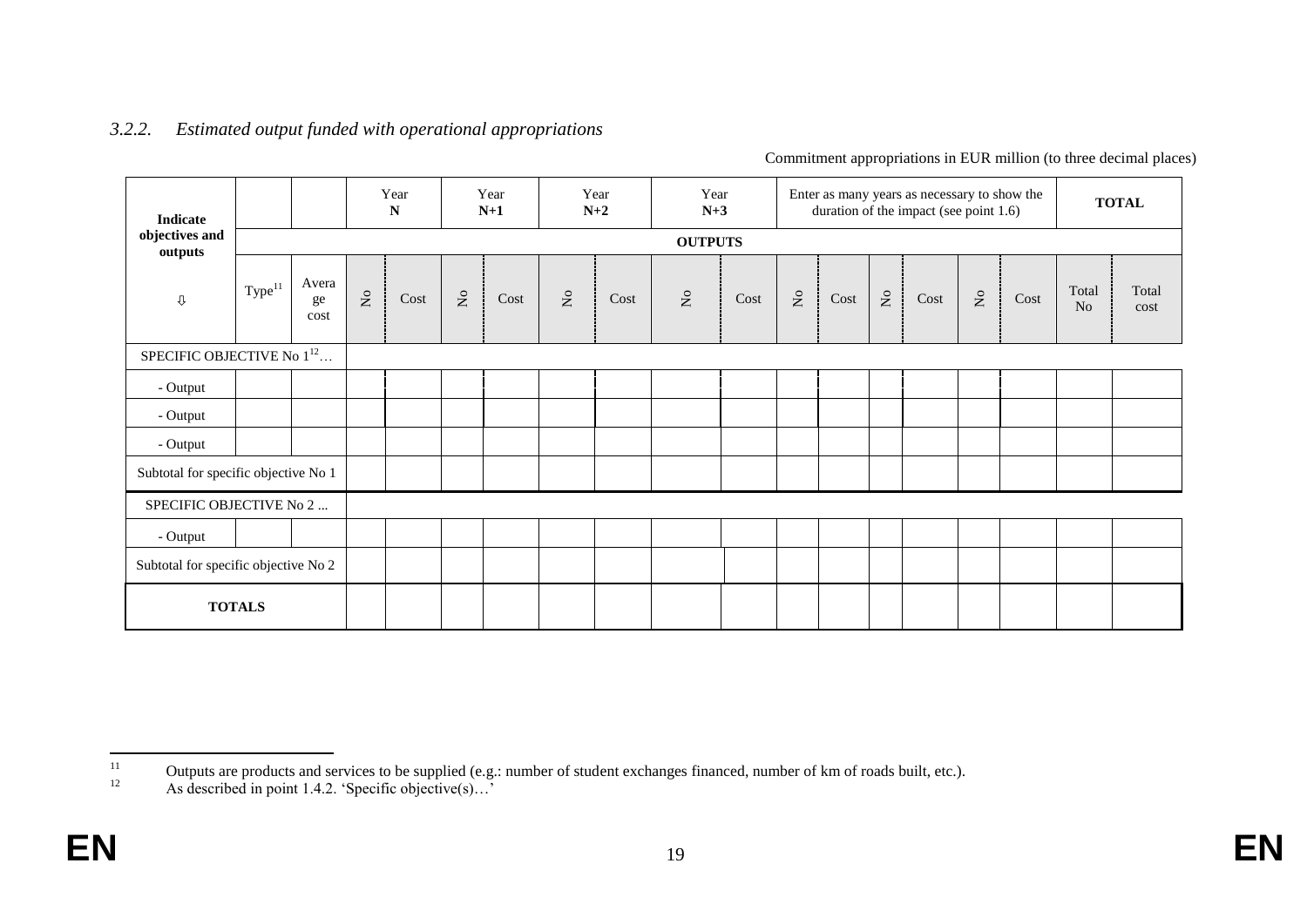### *3.2.3. Summary of estimated impact on administrative appropriations*

- $\Box$  The proposal/initiative does not require the use of appropriations of an administrative nature
- $\Box$  The proposal/initiative requires the use of appropriations of an administrative nature, as explained below:

|  |  | EUR million (to three decimal places) |  |
|--|--|---------------------------------------|--|
|  |  |                                       |  |

|                                                                                   | Year<br>$\mathbf{N}$ $^{13}$ | Year<br>$N+1$ | Year<br>$N+2$ | Year<br>$N+3$ | Enter as many years as necessary to show the<br>duration of the impact (see point 1.6) |  |  | <b>TOTAL</b> |
|-----------------------------------------------------------------------------------|------------------------------|---------------|---------------|---------------|----------------------------------------------------------------------------------------|--|--|--------------|
|                                                                                   |                              |               |               |               |                                                                                        |  |  |              |
| <b>HEADING 5</b><br>of the multiannual<br>financial framework                     |                              |               |               |               |                                                                                        |  |  |              |
| Human resources                                                                   |                              |               |               |               |                                                                                        |  |  |              |
| Other administrative<br>expenditure                                               |                              |               |               |               |                                                                                        |  |  |              |
| <b>Subtotal HEADING 5</b><br>of the multiannual<br>financial framework            |                              |               |               |               |                                                                                        |  |  |              |
|                                                                                   |                              |               |               |               |                                                                                        |  |  |              |
| Outside HEADING 5 <sup>14</sup><br>of the multiannual<br>financial framework      |                              |               |               |               |                                                                                        |  |  |              |
| Human resources                                                                   |                              |               |               |               |                                                                                        |  |  |              |
| Other expenditure<br>of an administrative<br>nature                               |                              |               |               |               |                                                                                        |  |  |              |
| <b>Subtotal</b><br>outside HEADING 5<br>of the multiannual<br>financial framework |                              |               |               |               |                                                                                        |  |  |              |

| $EXAMPLE 1$ |  |  |  |  |
|-------------|--|--|--|--|
| .           |  |  |  |  |
| .           |  |  |  |  |
|             |  |  |  |  |
|             |  |  |  |  |

The appropriations required for human resources and other expenditure of an administrative nature will be met by appropriations from the DG that are already assigned to management of the action and/or have been redeployed within the DG, together if necessary with any additional allocation which may be granted to the managing DG under the annual allocation procedure and in the light of budgetary constraints.

 $13$ Year N is the year in which implementation of the proposal/initiative starts. Please replace "N" by the expected first year of implementation (for instance: 2021). The same for the following years.

<sup>&</sup>lt;sup>14</sup> Technical and/or administrative assistance and expenditure in support of the implementation of EU programmes and/or actions (former 'BA' lines), indirect research, direct research.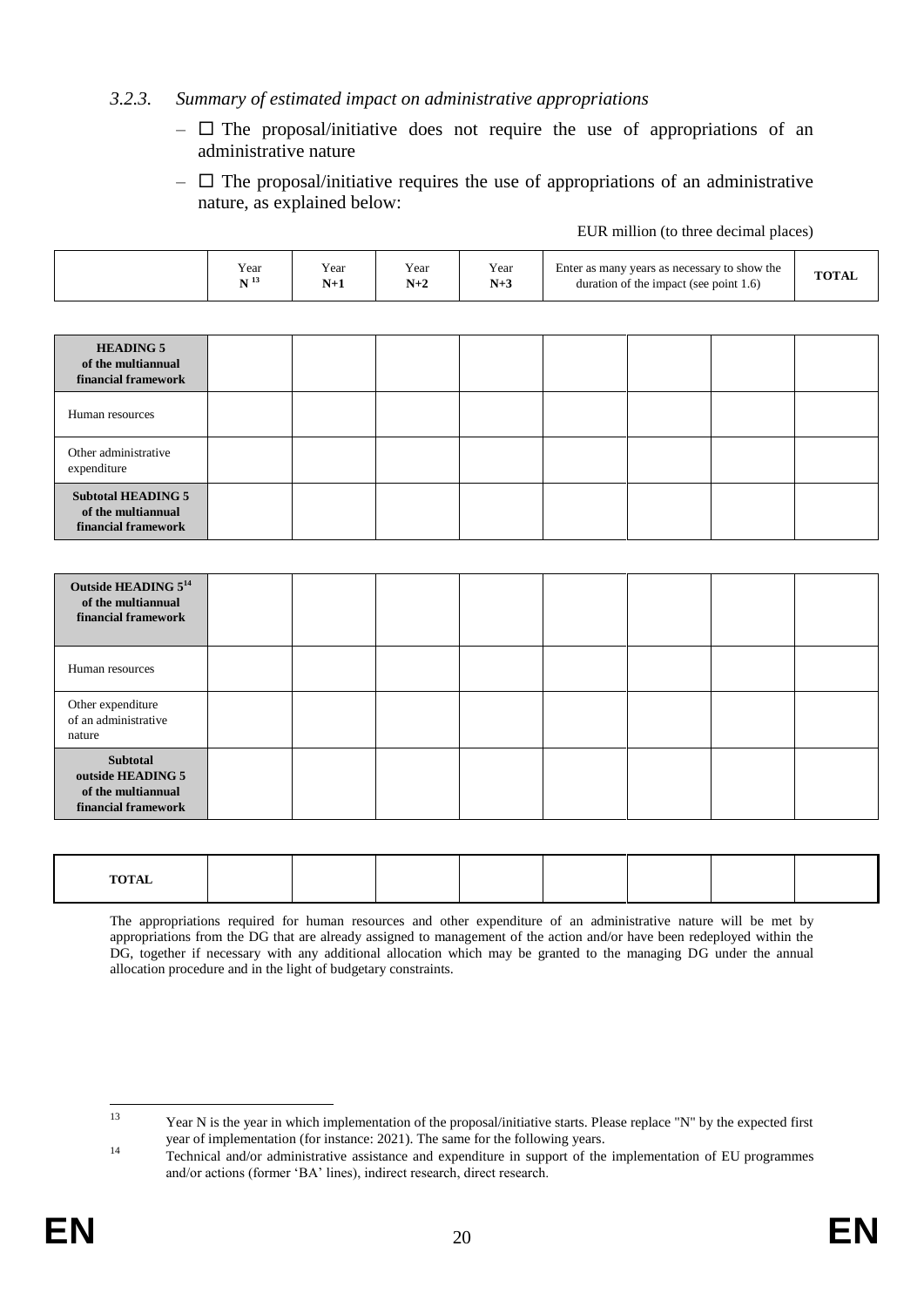### 3.2.3.1. Estimated requirements of human resources

- $\Box$  The proposal/initiative does not require the use of human resources.
- $\Box$  The proposal/initiative requires the use of human resources, as explained below:

|                                                                       |                   | Year<br>N | Year<br>$N+1$ | Year<br>$N+2$ | Year<br>$N+3$ | Enter as many years as<br>necessary to show the duration<br>of the impact (see point 1.6) |  |  |
|-----------------------------------------------------------------------|-------------------|-----------|---------------|---------------|---------------|-------------------------------------------------------------------------------------------|--|--|
| • Establishment plan posts (officials and temporary staff)            |                   |           |               |               |               |                                                                                           |  |  |
| XX 01 01 01 (Headquarters and Commission's Representation<br>Offices) |                   |           |               |               |               |                                                                                           |  |  |
| $XX$ 01 01 02 (Delegations)                                           |                   |           |               |               |               |                                                                                           |  |  |
| $XX$ 01 05 01/11/21 (Indirect research)                               |                   |           |               |               |               |                                                                                           |  |  |
| 10 01 05 01/11 (Direct research)                                      |                   |           |               |               |               |                                                                                           |  |  |
| • External staff (in Full Time Equivalent unit: FTE) <sup>15</sup>    |                   |           |               |               |               |                                                                                           |  |  |
| XX 01 02 01 (AC, END, INT from the 'global envelope')                 |                   |           |               |               |               |                                                                                           |  |  |
| XX 01 02 02 (AC, AL, END, INT and JPD in the delegations)             |                   |           |               |               |               |                                                                                           |  |  |
| XX 01 04 yy <sup>16</sup>                                             | - at Headquarters |           |               |               |               |                                                                                           |  |  |
|                                                                       | - in Delegations  |           |               |               |               |                                                                                           |  |  |
| $XX$ 01 05 02/12/22 (AC, END, INT - Indirect research)                |                   |           |               |               |               |                                                                                           |  |  |
| 10 01 05 02/12 (AC, END, INT - Direct research)                       |                   |           |               |               |               |                                                                                           |  |  |
| Other budget lines (specify)                                          |                   |           |               |               |               |                                                                                           |  |  |
| <b>TOTAL</b>                                                          |                   |           |               |               |               |                                                                                           |  |  |

#### *Estimate to be expressed in full time equivalent units*

**XX** is the policy area or budget title concerned.

The human resources required will be met by staff from the DG who are already assigned to management of the action and/or have been redeployed within the DG, together if necessary with any additional allocation which may be granted to the managing DG under the annual allocation procedure and in the light of budgetary constraints.

Description of tasks to be carried out:

| Officials and temporary staff |  |
|-------------------------------|--|
| <b>External staff</b>         |  |

<sup>15</sup>  $AC=$  Contract Staff;  $AL = Local$  Staff;  $END=$  Seconded National Expert;  $INT = agency$  staff; JPD= Junior Professionals in Delegations.

<sup>16</sup> Sub-ceiling for external staff covered by operational appropriations (former 'BA' lines).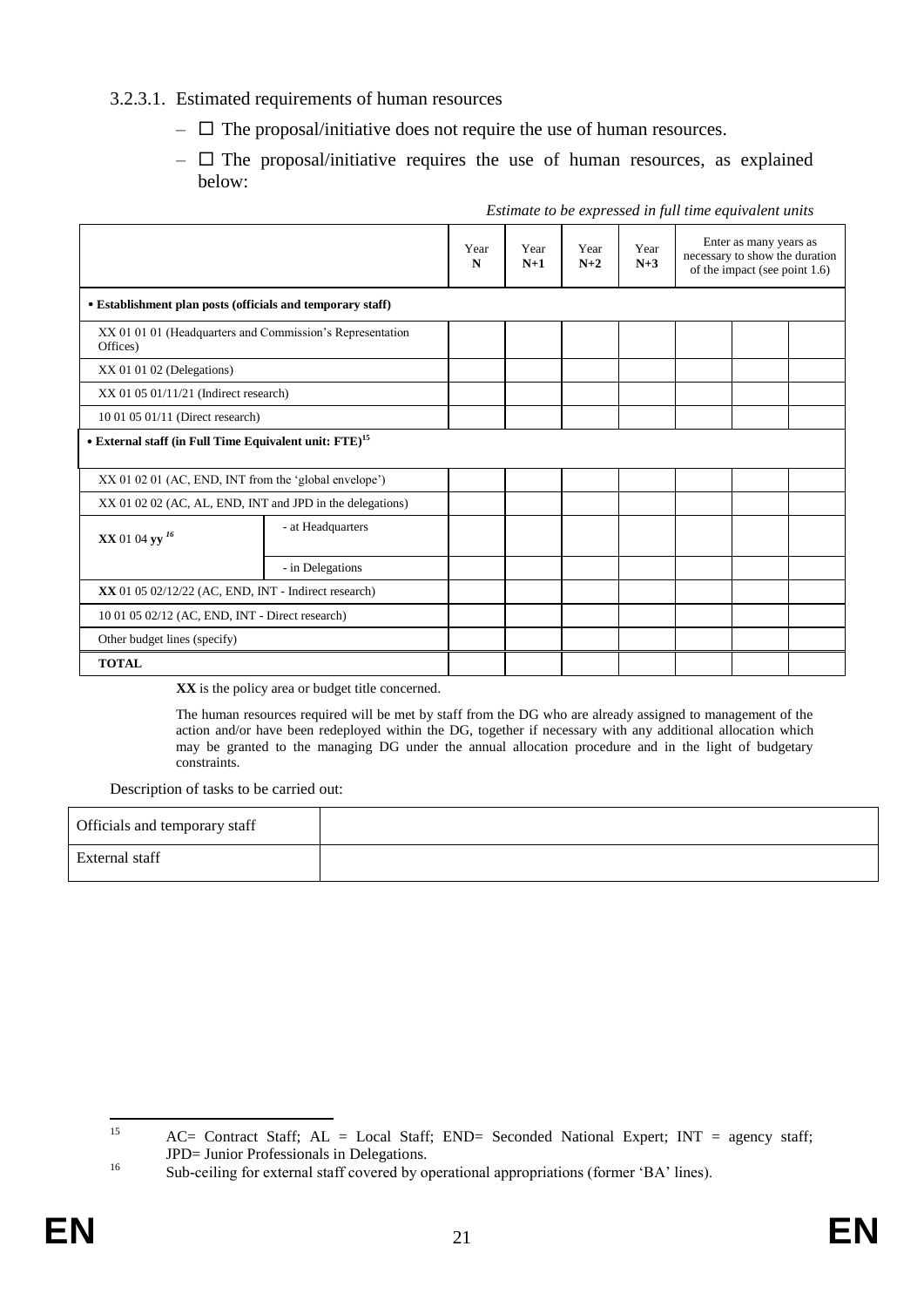### *3.2.4. Compatibility with the current multiannual financial framework*

The proposal/initiative:

- **X** can be fully financed twithin the relevant heading of the Multiannual Financial Framework (MFF).
- $\Box$  requires use of the unallocated margin under the relevant heading of the MFF and/or use of the special instruments as defined in the MFF Regulation.

Explain what is required, specifying the headings and budget lines concerned, the corresponding amounts, and the instruments proposed to be used.

 $\Box$  requires a revision of the MFF.

Explain what is required, specifying the headings and budget lines concerned and the corresponding amounts.

*3.2.5. Third-party contributions* 

The proposal/initiative:

- **X** does not provide for co-financing by third parties
- provides for the co-financing by third parties estimated below:

Appropriations in EUR